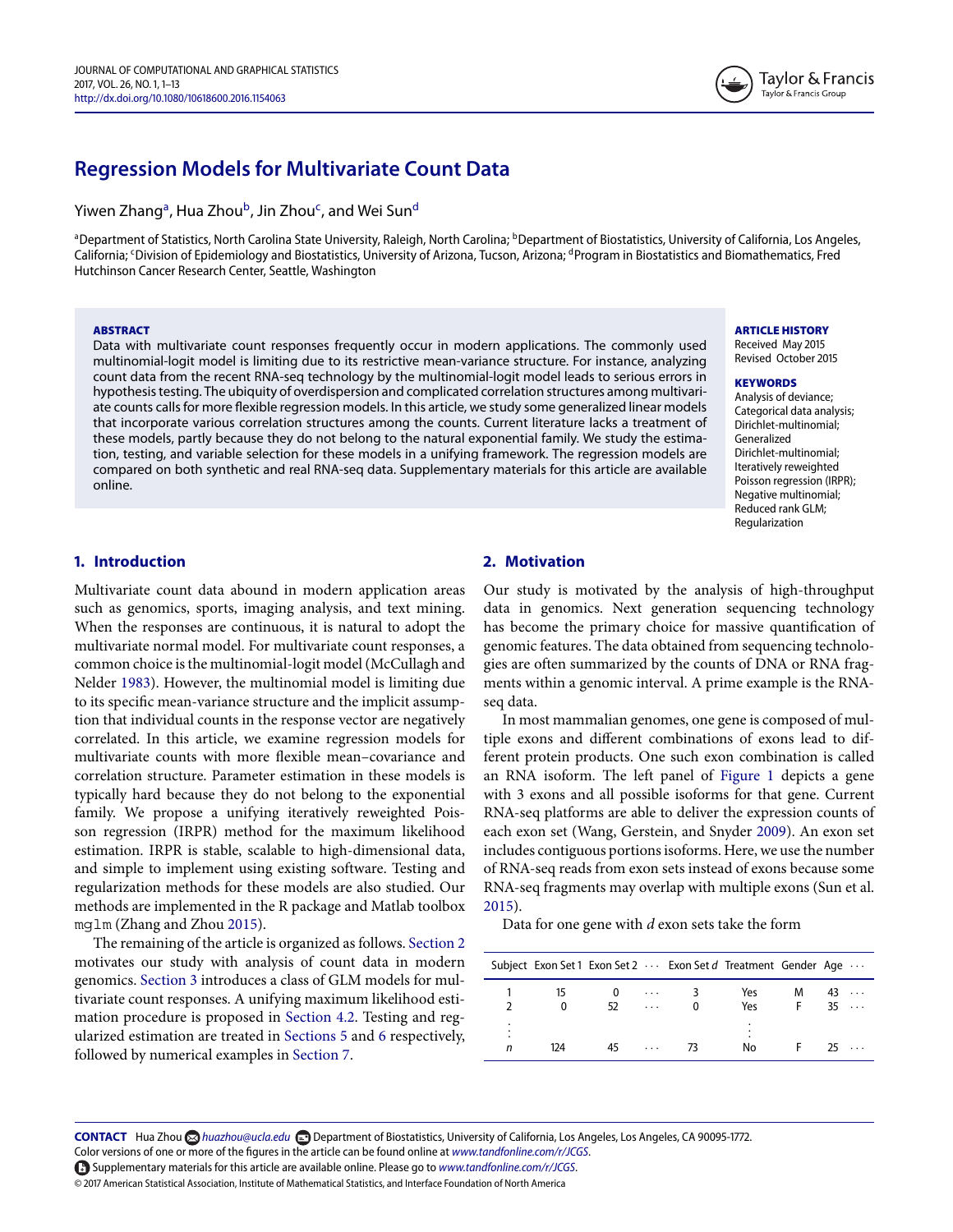<span id="page-1-1"></span>

Figure 1. Left: a gene with 3 exons and 7 possible isoforms. Middle and right: pairwise scatterplots and correlations of exon counts of a gene with 5 exon sets.

The primary interest is to identify diferential expression profles and their relation to the covariates. The total expression of a gene in an individual can be obtained by summing the counts across exon sets. Negative binomial regression models have been developed to associate the total expression count with the covariates of interest (Anders and Huber [2010;](#page-11-1) Robinson, McCarthy, and Smyth [2010\)](#page-12-3). This approach ignores the RNA isoform expression. More sophisticated methods have been developed to estimate RNA isoform expression and then assess association between isoform expression and covariates of interest. Nevertheless accounting for RNA isoform estimation uncertainty in the association step is a nontrivial task, since the responses in the association step are obtained from variable selection (Sun et al. [2015\)](#page-12-2). An attractive alternative is to treat exon counts as multivariate responses and fit a generalized linear model (GLM). The multinomial-logit model is a popular choice, due to its wide availability in statistical software. However, it assumes negative correlation between counts. Two exon sets may belong to one or a few RNA isoforms, leading to complicated correlation structures among their counts. The middle panel of [Figure 1](#page-1-1) displays the pairwise scatterplots of exon counts for a pseudogene SPCS2P4 with 5 exon sets and the right panel depicts the corresponding correlations in a grayscale image. Notably the correlations can be both positive and negative.

We simulated RNA-seq read counts based on the mouse gene Phlda3 and the RNA-seq data collected from a mouse study (Sun et al. [2015\)](#page-12-2). This gene has 4 exons and 6 exon sets that have nonzero observed read counts. The number of RNA-seq fragments per exon set was simulated by a negative binomial distribution with the mean equal to a linear combination of underlying RNA isoform expression and with the overdispersion estimated from RNA-seq data. In the generative model, the RNA isoform expression is associated with covariate treatment, but not with age and gender.  $n = 200$  observations were generated. We ft a negative binomial regression (NegBin) using the total read counts from the 6 exon sets as responses; we also ft the multinomial-logit (MN) model using the multivariate count vectors as responses. The predictor log(TotalReads) is included as routinely done in RNA-seq data analysis. Based on 300 simulation replicates, the empirical rejection rates of the Wald test for testing each predictor are reported in [Table 1.](#page-1-2) NegBin regression has well-controlled Type I error rate for the null predictors age and gender. However, it has almost no power for detecting the treatment efect. The multinomial-logit model has seriously infated Type I error for the two null predictors age and gender. As a prelude, we also ft three other GLMs to the same datasets: Dirichlet-multinomial

<span id="page-1-5"></span><span id="page-1-3"></span>regression (DM), generalized Dirichlet-multinomial (GDM) regression, and negative multinomial (NM) regression. Details of these models are given in [Section 3.](#page-0-4) We fnd that GDM shows both well-controlled Type I error for age and gender and high power for detecting the treatment efect. Model selection criteria AIC (Akaike information criterion) and BIC (Bayesian information criterion) also indicate appropriateness of GDM. AIC/BIC of negative binomial regression is not listed because it uses sum of counts and is incomparable to the multivariate models. We remark that the generative model has a marginal negative binomial distribution and it has nothing to do with the GDM model. Success of GDM results from its ability to learn the complex correlation between counts.

## <span id="page-1-6"></span><span id="page-1-0"></span>**3. Models**

[Table 2](#page-2-0) lists four regression models for multivariate count responses. They impose diferent correlation structures on the counts. Except for the multinomial-logit model, none of the other three belongs to the natural exponential family. We denote the data by  $(\mathbf{y}_i, \mathbf{x}_i)$ ,  $i = 1, \ldots, n$ , where  $\mathbf{y}_i \in \mathbb{N}^d$  are *d*-dimensional count vectors and  $x_i \in \mathbb{R}^p$  are *p*-dimensional covariates.  $Y = (y_1, \ldots, y_n)^\mathsf{T} \in \mathbb{N}^{n \times d}$  and  $X = (x_1, \ldots, x_n)^\mathsf{T} \in$  $\mathbb{R}^{n \times p}$  are called the response and design matrix respectively. For each model, we introduce the response distribution, propose a link function, and derive the score and information matrices (listed in Supplementary Materials S.2), which are essential for statistical estimation and inference.

*Multinomial Regression (MN).* To be self-contained, we start with the classical multinomial-logit model (McCullagh and Nelder [1983\)](#page-11-0). The response  $y$  is modeled as multinomial with

<span id="page-1-4"></span><span id="page-1-2"></span>**Table .** Empirical rejection rates for testing each predictor in the simulated RNAseq data.

|                 | <b>NegBin</b> | MN         | <b>DM</b>  | GDM          | <b>NM</b>    |
|-----------------|---------------|------------|------------|--------------|--------------|
| Intercept       | 1.00(0.00)    | 0.98(0.01) | 0.25(0.02) | 0.22(0.02)   | 1.00(0.00)   |
| log(TotalReads) | 1.00(0.00)    | 0.98(0.01) | 0.11(0.02) | 0.10(0.02)   | 1.00(0.00)   |
| treatment       | 0.06(0.01)    | 1.00(0.00) | 1.00(0.00) | 1.00(0.00)   | 1.00(0.00)   |
| gender          | 0.06(0.01)    | 0.97(0.01) | 0.10(0.02) | 0.07(0.01)   | 0.96(0.01)   |
| age             | 0.03(0.01)    | 0.94(0.01) | 0.10(0.02) | 0.06(0.01)   | 0.91(0.02)   |
| <b>AIC</b>      |               | 16142.42   | 8951.63    | 8775.60      | 18521.80     |
|                 |               | (591.00)   | (64.28)    | (60.29)      | (1082.78)    |
| <b>BIC</b>      |               | 16224.88   | 9050.58    | 8940.51      | 18624.05     |
|                 |               | (591.00)   | (64.28)    | (60.29)      | (1082.78)    |
| Type I error    |               | $\times$   | $\times$   | √            | $\times$     |
| Power           | $\times$      | ✓          | ✓          | $\checkmark$ | $\checkmark$ |

NOTES: The boldfaced predictor**treatment** has nonzero effect on the exon expression counts. Gender and age have no effects on the expression counts. Numbers in the brackets are standard errors based on 300 simulation replicates.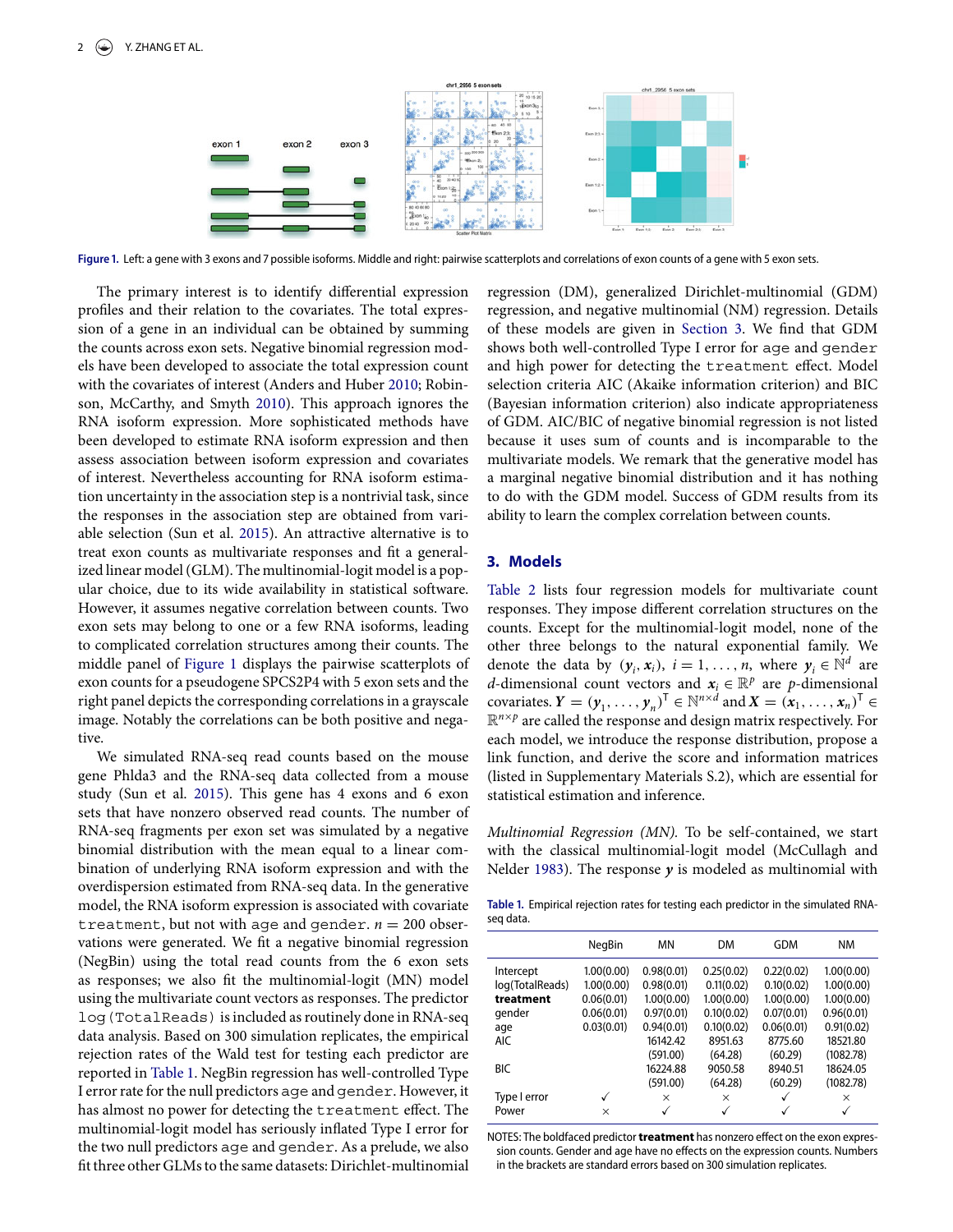<span id="page-2-0"></span>**Table .** Generalized linear models for multivariate categorical responses. *d*: dimension of response vector; *p*: number of predictors in regression models; *m*: the batch size  $|y| = \sum_j y_j$  of the response vector  $y = (y_1, \ldots, y_d)$ ;  $|\alpha| = \sum_j \alpha_j$ .

|                                               | Multinomial (MN)                                                                              | Dirichlet-multinomial (DM)                                                                  | Negative multinomial (NM)                                                           | Gen. Dir-Mult (GDM)                                                                                  |
|-----------------------------------------------|-----------------------------------------------------------------------------------------------|---------------------------------------------------------------------------------------------|-------------------------------------------------------------------------------------|------------------------------------------------------------------------------------------------------|
| Response data<br>$Y = (Y_1, , Y_d)$           | negatively correlated                                                                         | negatively correlated                                                                       | positively correlated                                                               | general correlation                                                                                  |
| Parameter $\theta$                            | $p = (p_1, , p_d) \sum_i p_i = 1, p_i > 0 \quad \alpha = (\alpha_1, , \alpha_d) \alpha_i > 0$ |                                                                                             | $(p, \beta) = (p_1, \ldots, p_{d+1}, \beta)$                                        | $(\alpha, \beta) = (\alpha_1, \ldots, \alpha_{d-1},$                                                 |
|                                               |                                                                                               |                                                                                             | $\sum_{i} p_{i} = 1, p_{i} > 0, \beta > 0$                                          | $\beta_1, \ldots, \beta_{d-1}$ ), $\alpha_j, \beta_j > 0$                                            |
| Mean $\mu_i = E(Y_i)$                         | $mp_i$                                                                                        | $m\alpha$ <sub>i</sub> /  $\alpha$                                                          | $\beta p_i/p_{d+1}$                                                                 | see Lemma 1                                                                                          |
| Var. $\sigma_i = \text{Var}(Y_i)$             | $mp_i(1-p_i)$                                                                                 | $m \frac{ \alpha +m}{ \alpha +1} \frac{\alpha_j}{ \alpha } (1 - \frac{\alpha_j}{ \alpha })$ | $\beta \frac{p_j}{p_{d+1}} (1 + \frac{p_j}{p_{d+1}})$                               | see Lemma 1                                                                                          |
| Cov. $\sigma_{ij'} = \text{Cov}(Y_i, Y_{j'})$ | $-mp_i(1-p_i)$                                                                                | $-m\frac{ \alpha +m}{ \alpha +1}\frac{\alpha_j}{ \alpha }\frac{\alpha_{j'}}{ \alpha }$      | $\beta \frac{p_j}{p_{d+1}} \frac{p_{j'}}{p_{d+1}}$                                  | see Lemma 1                                                                                          |
| Regress. param. B                             | $(\beta_1,\ldots,\beta_{d-1})$                                                                | $(\beta_1,\ldots,\beta_d)$                                                                  | $(\boldsymbol{\alpha}_1, \ldots, \boldsymbol{\alpha}_d, \boldsymbol{\beta})$        | $(\boldsymbol{\alpha}_1, \ldots, \boldsymbol{\alpha}_{d-1}), \boldsymbol{\alpha}_j \in \mathbb{R}^p$ |
|                                               | $\boldsymbol{\beta}_i \in \mathbb{R}^p$                                                       | $\boldsymbol{\beta}_i \in \mathbb{R}^p$                                                     | $\alpha_{i}, \beta \in \mathbb{R}^{p}$                                              | $(\boldsymbol{\beta}_1, \ldots, \boldsymbol{\beta}_{d-1}), \boldsymbol{\beta}_j \in \mathbb{R}^p$    |
| Systematic comp.                              | $\eta_i = x^{\mathsf{T}} \boldsymbol{\beta}_i$                                                | $\eta_i = x^{\mathsf{T}} \boldsymbol{\beta}_i$                                              | $\eta_i = x^{\mathsf{T}} \alpha_i, \zeta = x^{\mathsf{T}} \beta$                    | $\eta_i = x^{\mathsf{T}} \alpha_i, \zeta_i = x^{\mathsf{T}} \beta_i$                                 |
| Link $\eta_i = g_i(\theta)$                   | $\eta_j = \ln(\frac{p_j}{1-\sum_{i'=1}^{d-1} p_{i'}})$                                        | $\eta_i = \ln(\alpha_i)$                                                                    | $\eta_j = \ln(\frac{p_j}{1-\sum_{i'=1}^d p_{i'}}), \zeta = \ln(\beta)$              | $\eta_i = \ln \alpha_i, \zeta_i = \ln \beta_i$                                                       |
| Inverse link $\theta_i = g_i^{-1}(\eta)$      | $p_j = \frac{\exp(\eta_j)}{1 + \sum_{j'=1}^{d-1} \exp(\eta_{j'})}$                            | $\alpha_i = \exp(\eta_i)$                                                                   | $p_j = \frac{\exp(\eta_j)}{1 + \sum_{i'=1}^d \exp(\eta_{i'})}, \beta = \exp(\zeta)$ | $\alpha_j = \exp(\eta_j), \beta_j = \exp(\zeta_j)$                                                   |

 $m = |\mathbf{y}| = \sum_{j=1}^{d} y_j$  trials and success probability parameter  $\mathbf{p} =$  $(p_1, \ldots, p_d)$ ,  $p_j > 0$ ,  $\sum_{j=1}^d p_j = 1$ . The probability mass function is

$$
f(\mathbf{y}|\mathbf{p}) = {m \choose \mathbf{y}} \prod_{j=1}^d p_j^{y_j}.
$$

It is well known that the multinomial distribution belongs to the natural exponential family. Parameter *p* is linked to the covariates  $x \in \mathbb{R}^p$  via the multinomial-Poisson transformation (Baker [1994\)](#page-11-2)

<span id="page-2-3"></span>
$$
p_j = \frac{e^{\mathbf{x}^\mathsf{T} \boldsymbol{\beta}_j}}{\sum_{j'} e^{\mathbf{x}^\mathsf{T} \boldsymbol{\beta}_{j'}}}, \quad j = 1, \ldots, d,
$$

where  $\beta_1, \ldots, \beta_d \in \mathbb{R}^p$  are the regression coefficients. Because of the constraint  $\sum_j p_j = 1$ , we set  $\beta_d = 0$ <sup>*p*</sup> for identifiability and only estimate  $\beta_1, \ldots, \beta_{d-1}$ , which are collected in the regression coefficient matrix  $\mathbf{B} \in \mathbb{R}^{p \times (d-1)}$ . Log-likelihood of *n* independent observations  $(y_i, x_i)$  is

$$
\ell_n(\boldsymbol{B}) = \sum_{i=1}^n \sum_{j=1}^d y_{ij} \left( \boldsymbol{x}_i^{\mathsf{T}} \boldsymbol{\beta}_j - \ln \sum_{j'=1}^d e^{\boldsymbol{x}_i^{\mathsf{T}} \boldsymbol{\beta}_j} \right) + \sum_{i=1}^n \ln \binom{m_i}{\boldsymbol{y}_i} .
$$
 (1)

The mapping  $(\eta_1, \ldots, \eta_d)^\mathsf{T} \mapsto -\ln \sum_j e^{\eta_j}$  is concave; thus the log-likelihood function [\(1\)](#page-2-1) is concave.

*Dirichlet-Multinomial Regression (DM).* Multinomial model is not sufficient when there is observed over-dispersion. Dirichletmultinomial distribution models the variation among the percentages *p* in the multinomial distribution by a Dirichlet distribution (Mosimann [1962\)](#page-12-4). The probability mass of a *d*-category count vector *y* over  $m = |y| = \sum_j y_j$  trials under Dirichletmultinomial with parameter  $\boldsymbol{\alpha} = (\alpha_1, \ldots, \alpha_d), \alpha_j > 0$ , is

<span id="page-2-4"></span>
$$
f(\mathbf{y}|\boldsymbol{\alpha}) = \int_{\Delta_d} \binom{m}{\mathbf{y}} \prod_j p_j^{y_j} \frac{\Gamma(|\boldsymbol{\alpha}|)}{\prod_j \Gamma(\alpha_j)} \prod_j p_j^{\alpha_j - 1} d\mathbf{p}
$$

$$
= {m \choose y} \prod_{j=1}^{d} \frac{\Gamma(\alpha_j + y_j)}{\Gamma(\alpha_j)} \frac{\Gamma(\sum_j \alpha_j)}{\Gamma(\sum_j \alpha_j + \sum_j y_j)}
$$
  
= 
$$
{m \choose y} \frac{\prod_{j=1}^{d} (\alpha_j)_{(y_j)}}{(|\alpha|)_{(m)}},
$$
 (2)

where  $(a)_{(k)} = a(a+1)...(a+k-1)$  denotes the rising factorial and  $|\pmb{\alpha}| = \sum_j \alpha_j$ . Because the data  $y_j$  and parameter  $\alpha_j$  are intertwined in the gamma terms and do not factorize, Dirichletmultinomial distribution does *not* belong to the natural exponential family. The frst two moments of DM are

$$
E(Y) = m \frac{\alpha}{|\alpha|},
$$
  
cov(Y) =  $m \frac{|\alpha| + m}{|\alpha| + 1} \left[ \text{diag}\left(\frac{\alpha}{|\alpha|}\right) - \left(\frac{\alpha}{|\alpha|}\right) \left(\frac{\alpha}{|\alpha|}\right)^T \right].$ 

<span id="page-2-1"></span>It is clear that the counts are negatively correlated and the quantity  $(|\alpha| + m)/(|\alpha| + 1)$  measures overdispersion. To incorporate covariates, the inverse link function  $\alpha_j = e^{x^T \beta_j}$  relates the parameter  $\boldsymbol{\alpha} = (\alpha_1, \ldots, \alpha_d)$  of Dirichlet-multinomial distribution to the covariates *x*. The log-likelihood for *n* independent data points  $(y_i, x_i)$  takes the form

<span id="page-2-2"></span>
$$
\ell_n(\mathbf{B}) = \sum_{i=1}^n \sum_{j=1}^d \sum_{k=0}^{j_{ij}-1} \ln \left( e^{x_i^{\mathsf{T}} \beta_j} + k \right)
$$

$$
- \sum_{i=1}^n \sum_{k=0}^{m_i-1} \ln \left( \sum_{j=1}^d e^{x_i^{\mathsf{T}} \beta_j} + k \right) + \sum_{i=1}^n \ln \left( \frac{m_i}{y_i} \right), \quad (3)
$$

where  $\mathbf{B} = (\beta_1, \dots, \beta_d) \in \mathbb{R}^{p \times d}$  collects all regression coefficients. The log-likelihood, as a diference of two concave terms, is not concave in general.

*Negative Multinomial Regression (NM).* Negative correlation of the multinomial and Dirichlet-multinomial models prevents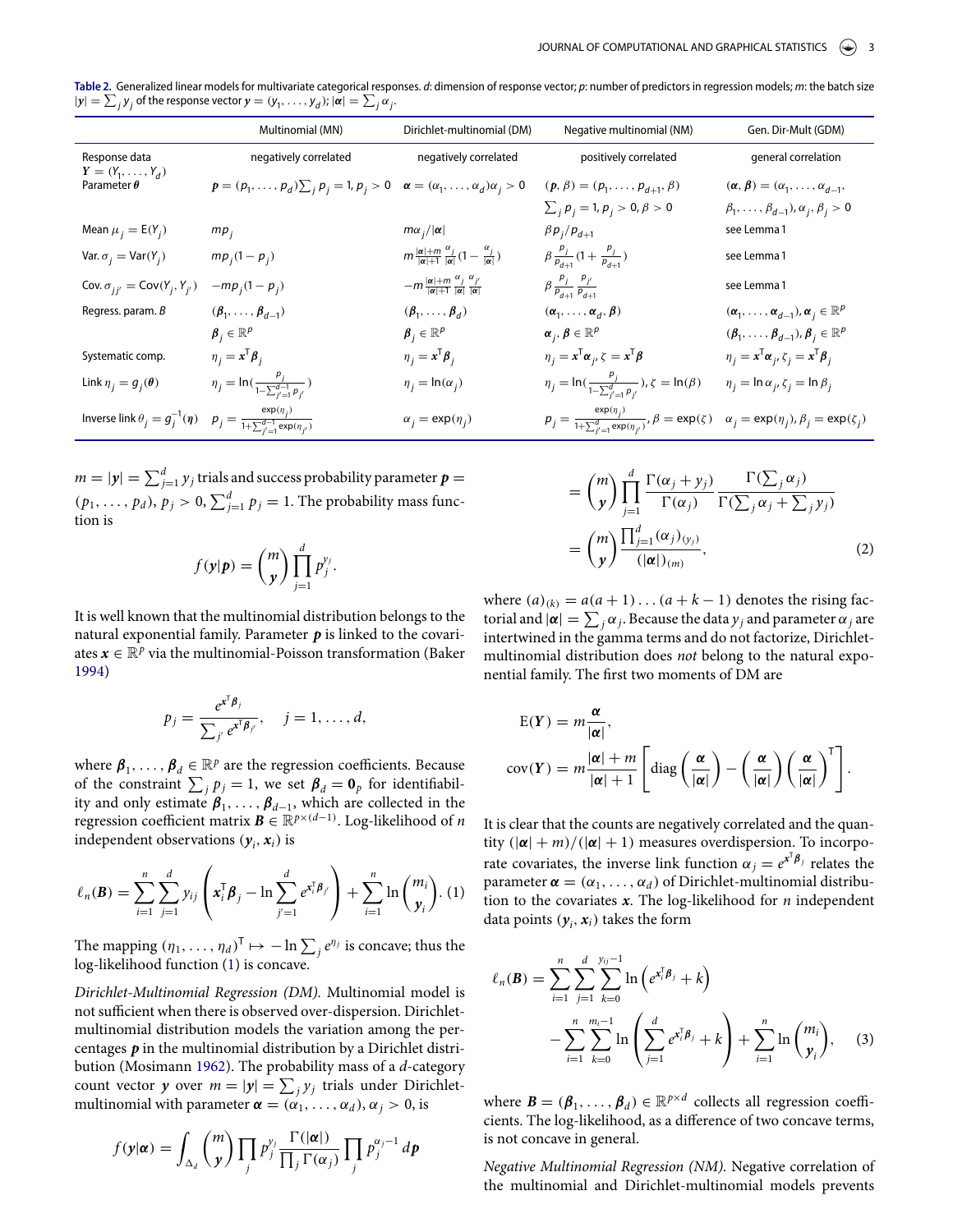their use for positively correlated counts. The negative multinomial distribution provides a model for such data. The probability mass of a count vector  $y \in \mathbb{N}^d$  under a negative multinomial distribution with parameter  $(p_1, \ldots, p_{d+1}, \beta)$ ,  $\sum_{j=1}^{d+1} p_j =$ 1,  $p_j$ ,  $\beta > 0$ , is

$$
f(\mathbf{y}|\mathbf{p}, \beta) = {\beta + m - 1 \choose m} {m \choose \mathbf{y}} \prod_{j=1}^d p_j^{y_j} p_{d+1}^{\beta}
$$
  
= 
$$
\frac{(\beta)_{(m)}}{m!} {m \choose \mathbf{y}} \prod_{j=1}^d p_j^{y_j} p_{d+1}^{\beta}.
$$

Parameter  $\beta$  and data  $m$  do not factorize; thus negative multinomial does *not* belong to the exponential family when β is unknown. Denote  $p = (p_1, \ldots, p_d)$ . Then, the first two moments are

$$
E(Y) = \beta \left( \frac{p}{p_{d+1}} \right),
$$
  
cov(Y) =  $\beta \left[ \text{diag} \left( \frac{p}{p_{d+1}} \right) + \left( \frac{p}{p_{d+1}} \right) \left( \frac{p}{p_{d+1}} \right)^T \right],$ 

showing positive pairwise correlation between *Yj*. We use the link functions

$$
p_j = \frac{e^{x^{\mathsf{T}}\alpha_j}}{1 + \sum_{j=1}^d e^{x^{\mathsf{T}}\alpha_j}}, 1 \le j \le d,
$$
  

$$
p_{d+1} = \frac{1}{1 + \sum_{j=1}^d e^{x^{\mathsf{T}}\alpha_j}}, \quad \beta = e^{x^{\mathsf{T}}\beta},
$$

to relate covariates  $x \in \mathbb{R}^p$  to distribution parameter  $(p_1, \ldots, p_{d+1}, \beta)$ . Let  $\mathbf{B} = (\alpha_1, \ldots, \alpha_d, \beta) \in \mathbb{R}^{p \times (d+1)}$  collect all the regression coefficients. Given  $n$  independent data points  $(y_i, x_i)$ , the log-likelihood is

$$
\ell_n(\mathbf{B}) = \sum_{i=1}^n \sum_{k=0}^{m_i-1} \ln \left( e^{\mathbf{x}_i^{\mathsf{T}} \boldsymbol{\beta}} + k \right)
$$
  
- 
$$
\sum_{i=1}^n \left( e^{\mathbf{x}_i^{\mathsf{T}} \boldsymbol{\beta}} + m_i \right) \ln \left( \sum_{j=1}^d e^{\mathbf{x}_j^{\mathsf{T}} \boldsymbol{\alpha}_j} + 1 \right)
$$
  
+ 
$$
\sum_{i=1}^n \sum_{j=1}^d y_{ij} \mathbf{x}_i^{\mathsf{T}} \boldsymbol{\alpha}_j - \sum_{i=1}^n \sum_{j=1}^d \ln y_{ij}!
$$
 (4)

When the overdispersion parameter  $\beta$  is not linked to covariates, the log-likelihood becomes

$$
\ell_n(\mathbf{B}) = \sum_{i=1}^n \sum_{k=0}^{m_i-1} \ln(\beta + k) - \sum_{i=1}^n (\beta + m_i) \ln \left( \sum_{j=1}^d e^{x_i^{\mathrm{T}} \alpha_j} + 1 \right) + \sum_{i=1}^n \sum_{j=1}^d y_{ij} x_i^{\mathrm{T}} \alpha_j - \sum_{i=1}^n \sum_{j=1}^d \ln y_{ij}!,
$$
\n(5)

where  $\mathbf{B} = (\boldsymbol{\alpha}_1^T, \dots, \boldsymbol{\alpha}_d^T, \beta)^T \in \mathbb{R}^{pd+1}$ . Neither log-likelihood [\(4\)](#page-3-0) nor [\(5\)](#page-3-1) is necessarily concave.

*Generalized Dirichlet-Multinomial Regression (GDM).* It is possible to relax the restrictions of pairwise negative correlation in MN and DM or pairwise positive correlation in NM by <span id="page-3-2"></span>choosing a more fexible mixing distribution as a prior for the multinomial. Connor and Mosimann [\(1969\)](#page-11-3) suggested a generalized Dirichlet-multinomial distribution, which provides a fexible model for multivariate categorical responses with general correlation structure.

The probability mass of a count vector *y* over *m* trials under the generalized Dirichlet-multinomial model with parameter  $(\alpha, \beta) = (\alpha_1, \ldots, \alpha_{d-1}, \beta_1, \ldots, \beta_{d-1}), \alpha_j, \beta_j > 0$ , is

$$
f(y|\alpha, \beta) = {m \choose y} \prod_{j=1}^{d-1} \frac{\Gamma(\alpha_j + y_j)}{\Gamma(\alpha_j)} \frac{\Gamma(\beta_j + z_{j+1})}{\Gamma(\beta_j)} \frac{\Gamma(\alpha_j + \beta_j)}{\Gamma(\alpha_j + \beta_j + z_j)}
$$

$$
= {m \choose y} \prod_{j=1}^{d-1} \frac{(\alpha_j)_{(y_j)}(\beta_j)_{(z_{j+1})}}{(\alpha_j + \beta_j)_{(z_j)}},
$$
(6)

where  $z_j = \sum_{k=j}^{d} y_k$ . The Dirichlet-multinomial (DM) distribution is a special case of GDM by taking  $\beta_j = \alpha_{j+1} + \cdots + \alpha_d$ . GDM does not belong to the exponential family. The moments of the GDM are recorded in Lemma 1 . A distinctive property of the GDM is that the correlations between counts can be simultaneously positive or negative, yielding the most mod-eling flexibility among the models in [Table 2.](#page-2-0) Below  $(a)_{[k]} =$  $a(a-1)...(a-k+1)$  denote the falling factorial.

*Lemma 1.* The falling factorial moments of GDM are

$$
E\prod_{j=1}^{d} (Y_j)_{[r_j]} = E\prod_{j=1}^{d} Y_j(Y_j - 1) \dots (Y_j - r_j + 1)
$$
  
=  $(m)_{[\sum_j r_j]} \prod_{j=1}^{d-1} \frac{(\alpha_j)_{(r_j)}(\beta_j)_{(\delta_{j+1})}}{(\alpha_j + \beta_j)_{(\delta_j)}},$ 

where  $\delta_j = r_j + \cdots + r_d$  for  $j = 1, \ldots, d$ . Specifically the first two moments are

$$
EY_j = m \begin{cases} \frac{\alpha_1}{\alpha_1 + \beta_1} & j = 1\\ \frac{\alpha_j}{\alpha_j + \beta_j} \prod_{k=1}^{j-1} \frac{\beta_k}{\alpha_k + \beta_k} & j = 2, \dots, d-1\\ \prod_{k=1}^{d-1} \frac{\beta_j}{\alpha_j + \beta_j} & j = d \end{cases}
$$

<span id="page-3-0"></span>and

$$
cov(Y_j, Y_{j'}) = m \frac{\alpha_{j'}}{\alpha_{j'} + \beta_{j'}} \prod_{k=1}^{j'-1} \frac{\beta_k}{\alpha_k + \beta_k}
$$
  
 
$$
\times \left( (m-1) \prod_{k=1}^{j-1} \frac{\beta_k + 1}{\alpha_k + \beta_k + 1} \frac{\alpha_j + 1_{\{j=j'\}}}{\alpha_j + \beta_j + 1}
$$
  
- 
$$
m \prod_{k=1}^{j-1} \frac{\beta_k}{\alpha_k + \beta_k} \frac{\alpha_j}{\alpha_j + \beta_j} + 1_{\{j=j'\}} \right)
$$

<span id="page-3-1"></span>for  $j \leq j'$ .

We employ the link functions

$$
\alpha_j = e^{x^{\mathsf{T}} \alpha_j}, \quad \beta_j = e^{x^{\mathsf{T}} \beta_j}, \quad 1 \leq j \leq d-1,
$$

to relate covariates *x* to distribution parameters  $(\alpha_1, \ldots, \alpha_{d-1}, \beta_1, \ldots, \beta_{d-1})$  of the GDM model. Here we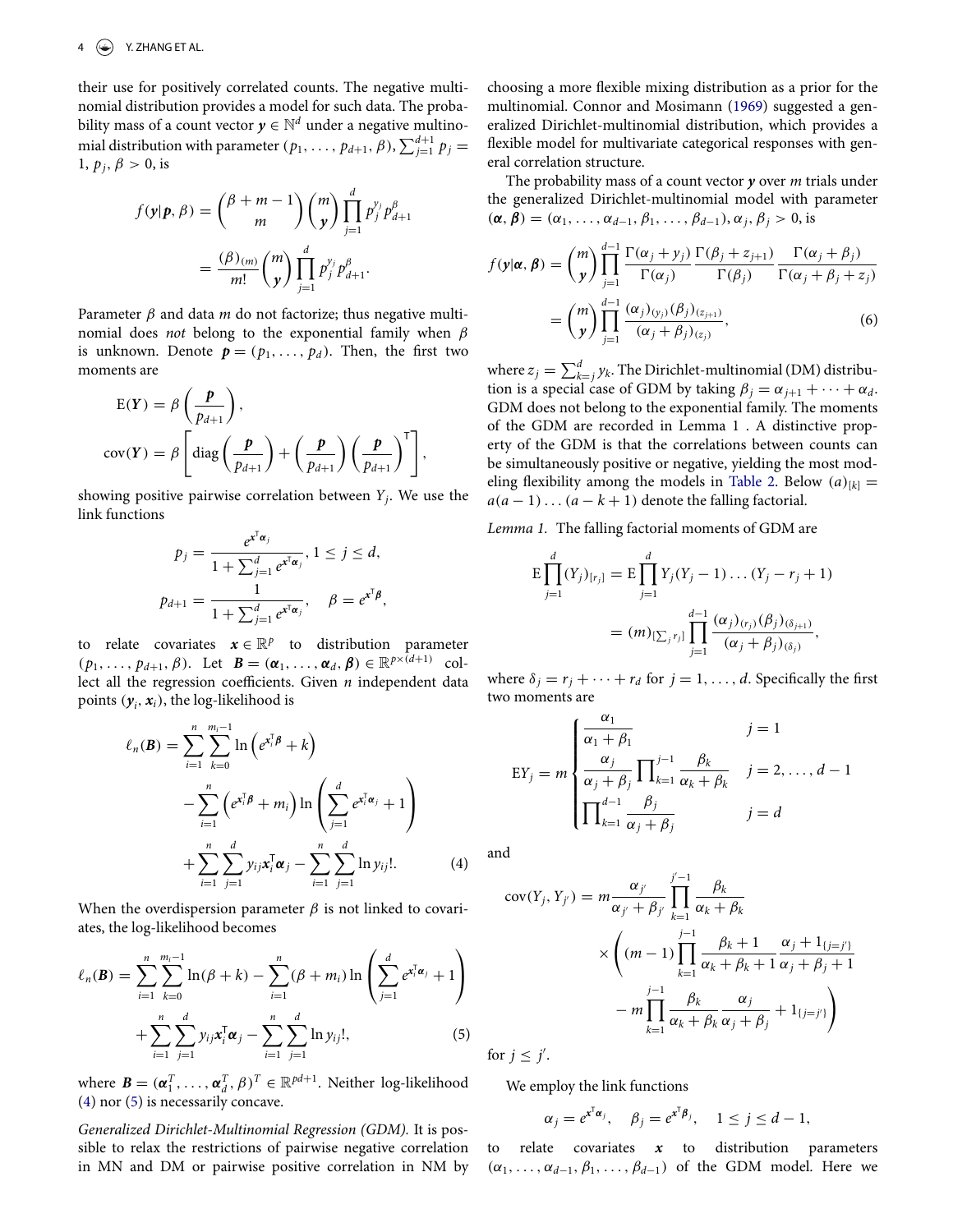slightly abuse notation and use scalar  $\alpha_i$  and  $\beta_i$  to denote parameters of the GDM distribution. Boldfaced vectors α*<sup>j</sup>* and  $\beta$ <sub>*j*</sub>, both of dimension  $p$ , denote regression coefficients. Let  $\mathbf{B} = (\boldsymbol{\alpha}_1, \ldots, \boldsymbol{\alpha}_{d-1}, \boldsymbol{\beta}_1, \ldots, \boldsymbol{\beta}_{d-1}) \in \mathbb{R}^{p \times 2(d-1)}$  collect all the regression coefficients. Given  $n$  independent data points  $(y_i, x_i)$ , the log-likelihood is

$$
\ell_n(\mathbf{B}) = \sum_{i=1}^n \sum_{j=1}^{d-1} \left[ \sum_{k=0}^{y_{ij}-1} \ln \left( e^{x_i^{\mathrm{T}} \alpha_j} + k \right) + \sum_{k=0}^{z_{i,j+1}-1} \ln \left( e^{x_i^{\mathrm{T}} \beta_j} + k \right) - \sum_{k=0}^{z_{ij}-1} \ln \left( e^{x_i^{\mathrm{T}} \alpha_j} + e^{x_i^{\mathrm{T}} \beta_j} + k \right) \right] + \sum_{i=1}^n \ln \binom{m_i}{y_i}, \quad (7)
$$

which is not concave in general.

*Model Choice.* Multinomial is a limiting case of Dirichletmultinomial by taking  $\alpha/|\alpha| \to p$  as  $|\alpha| \to \infty$ . Dirichletmultinomial is a special case of generalized Dirichletmultinomial by taking  $\beta_j = \alpha_{j+1} + \cdots + \alpha_d$ . Therefore for distribution ftting, standard tests such as the likelihood ratio test (LRT) help choose the best one among the three nested models:  $MN \subset DM \subset GDM$ . However, this nesting structure is lost in regression models. For instance, in the presence of predictors, multinomial regression is *not* a submodel of the Dirichlet-multinomial regression model, and the latter is not a special case of the generalized Dirichlet-multinomial (GDM) regression model. Information criteria such as the AIC and BIC can be used to determine a best regression model for the data.

#### <span id="page-4-0"></span>**4. Estimation**

In this section, we consider the MLE when sample size is greater than the number of parameters. In [Section 6,](#page-6-0) we consider regularized estimation that is useful for model selection. MLE for the DM, NM, and GDM models is nontrivial as they do not belong to the natural exponential family and the classical IRWLS (iteratively reweighted least squares) machinery is difficult to apply, as explained in [Section 4.1.](#page-4-1)

#### **4***.***1** *Di***f***culties*

<span id="page-4-1"></span>We illustrate the difficulties using Dirichlet-multinomial (DM) regression as an example. Given iid data  $(y_i, x_i)$ , let  $X =$  $(x_1, \ldots, x_n)^\mathsf{T} \in \mathbb{R}^{n \times p}$  be the design matrix and  $A = (\alpha_{ij}) \in$  $\mathbb{R}^{n \times d}$ , where  $\alpha_{ij} = e^{\mathbf{x}_i^{\mathsf{T}} \boldsymbol{\beta}_j}$ , be the matrix of distribution parameters at each observation. The observed information matrix is

$$
-d^2 \ell_n(\mathbf{B}) = (I_d \otimes X)^{\mathsf{T}} \cdot \text{diag}[\text{vec}(\text{diag}(\mathbf{v})A - K)] \cdot (I_d \otimes X) - (A^{\mathsf{T}} \odot X^{\mathsf{T}}) \text{diag}(\mathbf{w}) (A^{\mathsf{T}} \odot X^{\mathsf{T}})^{\mathsf{T}},
$$

where  $\mathbf{v} \in \mathbb{R}^n$  has entries  $v_i = \sum_{k=1}^{m_i-1} (|\boldsymbol{\alpha}_i| + k)^{-1}$ ,  $\mathbf{w} \in \mathbb{R}^n$ has entries  $w_i = \sum_{k=0}^{m_i-1} (|\boldsymbol{\alpha}_i| + k)^{-2}$ , and  $\boldsymbol{K} = (k_{ij}) \in \mathbb{R}^{n \times d}$  has entries

$$
k_{ij} = \sum_{k=0}^{y_{ij}-1} \left(\frac{\alpha_{ij}}{\alpha_{ij}+k}\right) \left(\frac{k}{\alpha_{ij}+k}\right).
$$

Here, ⊗ denotes the Kronecker product and ⊙ denotes the Khatri–Rao product. See Supplementary Materials S.2.2 for the derivation.

Traditional optimization methods encounter difficulties when maximizing the DM log-likelihood. The Newton– Raphson method can be unstable because of the nonconcavity of the log-likelihood [\(3\)](#page-2-2). The observed information matrix  $-d^2\ell_n(\mathbf{B})$  is not necessarily positive definite and the Newton iterates may diverge. This issue is serious in regression problems because often there is no good starting point available. The Fisher scoring algorithm, also known as the iteratively reweighted least squares (IRWLS), replaces the observed information matrix by its expectation, that is, the Fisher information matrix  $E[-d^2 \ell_n(\mathbf{B})]$ . The Fisher information matrix is always positive semidefnite and, combined with line search, is guaranteed to generate nondecreasing iterates. However, evaluation of the Fisher information matrix involves computing

$$
E(k_{ij}) = E\left[\sum_{k=0}^{y_{ij}-1} \left(\frac{\alpha_{ij}}{\alpha_{ij}+k}\right) \left(\frac{k}{\alpha_{ij}+k}\right)\right]
$$
  
= 
$$
\sum_{k=0}^{m_i-1} \left(\frac{\alpha_{ij}}{\alpha_{ij}+k}\right) \left(\frac{k}{\alpha_{ij}+k}\right) P(Y_{ij} > k),
$$

where  $(Y_{i1}, \ldots, Y_{id})$  is a Dirichlet-multinomial random vector with parameter  $(\alpha_{i1}, \ldots, \alpha_{id})$  and batch size  $m_i$ . Marginal Beta-binomial tail probabilities  $P(Y_{ij} > k)$  have to be evaluated for each combination of  $i \in \{1, \ldots, n\}$ ,  $j \in \{1, \ldots, d\}$ , and  $k \in \{0, \ldots, m_i - 1\}$ , making Fisher scoring method computationally expensive for even moderate sample size *n* and *d*. Even when the information matrix is positive defnite and can be evaluated, a  $p(d-1)$  by  $p(d-1)$  linear system needs to be solved in each Newton or scoring iteration. Finally, quasi-Newton methods such as BFGS updates (Nocedal and Wright [2006\)](#page-12-5) may alleviate some of the issues but sufer from slow convergence and instability in many examples.

<span id="page-4-2"></span>[Table 3](#page-5-0) reports results from a simple numerical experiment. DM data are generated with  $d = 3, 15, 20, 30$  response categories,  $p = 6$  predictors, and sample size  $n = 200$ . The true parameter value is set at  $\mathbf{B} = 3 \times \mathbf{1}_{p \times d}$ . Entries of the design matrix *X* are drawn from independent standard normals. For each *d*, 100 replicates are simulated. For each replicate, we use the nlminb function in R to ft DM regression using Newton (with analytical gradient and Hessian) and quasi-Newton (BFGS with analytical gradient) methods. The starting point for each run is set at  $B^{(0)} = \mathbf{0}_{p \times d}$ . For small dimensional problem  $d = 3$ , Newton method converges in 72% of replicates. As *d* increases, Newton's method fails more and more often. The quasi-Newton method apparently sufers from both instability and slow convergence.

The same difficulties, namely instability, high cost of evaluating Fisher information matrix, and high dimensionality of parameters, beset the MLE for the negative multinomial (NM) and generalized Dirichlet-multinomial (GDM) regressions.

#### **4***.***2** *MLE via IRPR*

We propose a unifying framework, the iteratively reweighted Poisson regression (IRPR), for the MLE of the four regression models. The plain version of the IRPR scheme is summarized in Algorithm 1. At each iteration, we update some working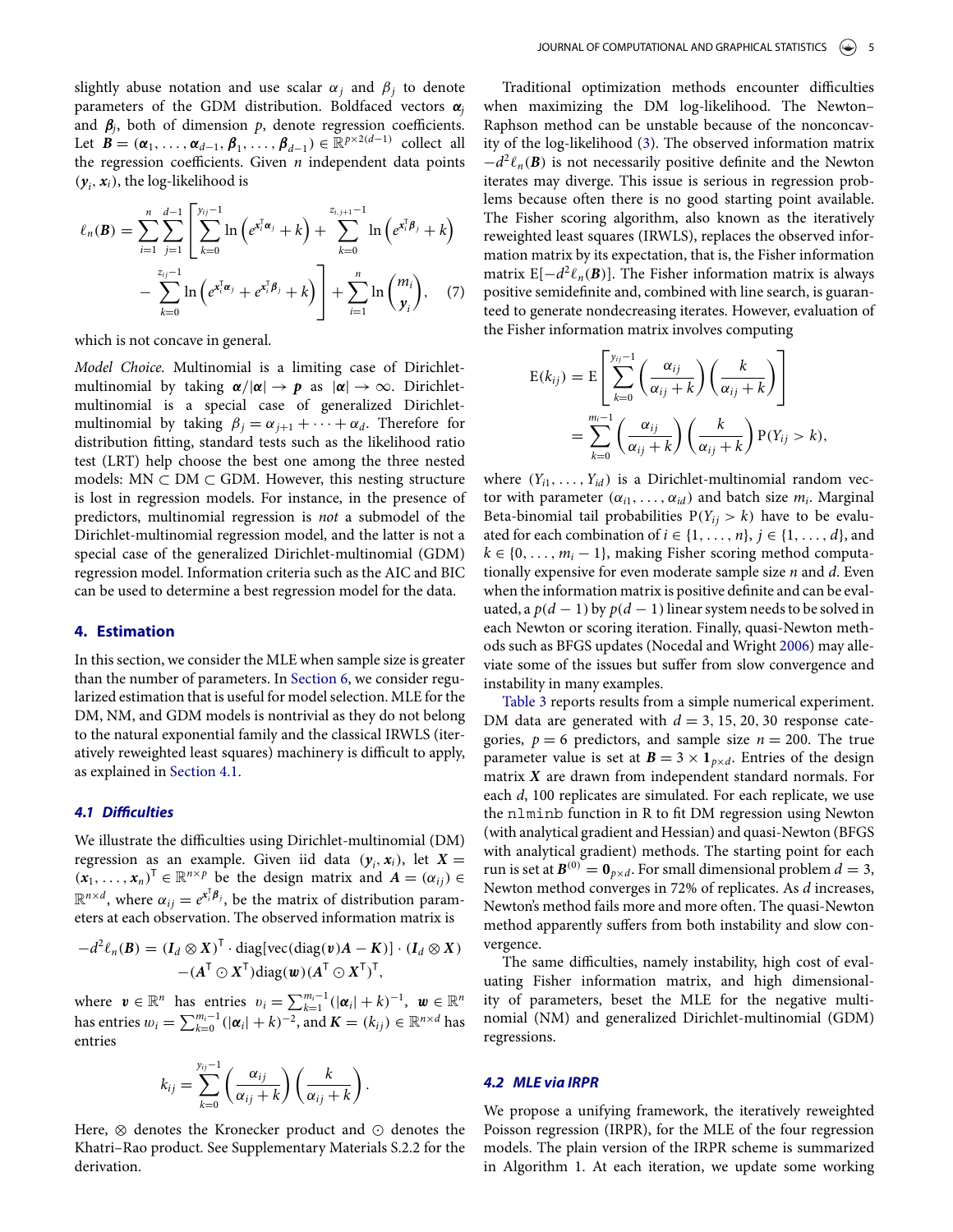<span id="page-5-0"></span>**Table .** Comparison of Newton, Quasi-Newton (BFGS), and IRPR methods for fitting Dirichlet-multinomial (DM) regression. Numbers in parentheses are standard errors based on 100 simulation replicates.

| <b>Dimension</b> | Method       | Converge% | Total time (sec.) | Norm of gradient | <b>Iterations</b> |
|------------------|--------------|-----------|-------------------|------------------|-------------------|
| $d = 3$          | Newton       | 0.72      | 6.30              | 74.67 (281.97)   | 12.30(2.32)       |
| $p = 6$          | Ouasi        | 0.91      | 26.43             | 0.24(1.07)       | 122.56 (8.02)     |
|                  | <b>IRPR</b>  | 1.00      | 6.98              | 0.00(0.00)       | 7.45(1.42)        |
| $d = 15$         | Newton       | 0.36      | 26.03             | 14.12 (40.90)    | 15.10 (2.57)      |
| $p = 6$          | <b>Ouasi</b> | 0.00      | 91.50             | 9.98(5.60)       | 146.86 (5.19)     |
|                  | <b>IRPR</b>  | 1.00      | 39.89             | 0.00(0.00)       | 9.26(1.15)        |
| $d = 20$         | Newton       | 0.31      | 41.30             | 11.31(44.13)     | 16.06 (2.48)      |
| $p = 6$          | Ouasi        | 0.00      | 117.62            | 12.48 (11.07)    | 145.97 (6.10)     |
|                  | <b>IRPR</b>  | 1.00      | 54.63             | 0.00(0.00)       | 9.53(1.00)        |
| $d = 30$         | Newton       | 0.25      | 81.75             | 14.30 (45.97)    | 17.13 (2.62)      |
| $p = 6$          | <b>Ouasi</b> | 0.00      | 176.66            | 8.93(9.10)       | 147.53 (4.58)     |
|                  | <b>IRPR</b>  | 1.00      | 81.41             | 0.00(0.01)       | 10.02 (1.29)      |

responses  $y_{ij}^{(t)}$  and weights  $w_{ij}^{(t)}$  and then perform  $d_e$  weighted Poisson regressions to update the regression parameters. Here, *de* = *d* − 1 for MN, *d* for DM, 2*(d* − 1*)* for GDM, and *d* + 1 for NM. Therefore, IRPR is extremely simple to implement using existing software such as R and Matlab with a sound Poisson regression solver. Specifc choice of the working responses and weights for each model is listed below.

**1** Initialize  $\mathbf{B}^{(0)} = (\beta_1^{(0)}, \dots, \beta_{d_e}^{(0)})$ ; **2 repeat 3**  $\left| \right.$  Update working responses  $y_{ij}^{(t)}$  and weights  $w_{ij}^{(t)}$ ,  $i = 1, \ldots, n, j = 1, \ldots, d_e;$ **4 for**  $j = 1, ..., d_e$  **do**<br>**5 b** Update  $\beta^{(t+1)}$  by s  $\mathsf{5}$  Update  $\beta_j^{(t+1)}$  by solving a weighted Poisson regression with working responses  $y_{ij}^{(t)}$ , covariates  $x_i$ , and working weights  $w_{ij}^{(t)}$ ,  $i = 1, \ldots, n$ ; **6 end <sup>7</sup> until** *log-likelihood* ℓ *converges*;

**Algorithm 1:** Iterative reweighted Poisson regression (IRPR) scheme for MLE. Working responses  $y_{ij}^{(t)}$  and weights  $w_{ij}^{(t)}$  for each model are specified in Section 4.2.

• Multinomial-Logit Regression (MN).

Given  $B^{(t)} = (\beta_1^{(t)}, \dots, \beta_{d-1}^{(t)})$ , we update  $\beta_j$ ,  $j =$ 1*,..., d* − 1, by solving a Poisson regression with working weights and responses

$$
w_{ij}^{(t)} = \frac{m_i}{\sum_{j'=1}^d e^{\mathbf{x}_i^{\mathrm{T}} \boldsymbol{\beta}_{j'}^{(t)}}}, \quad y_{ij}^{(t)} = \frac{y_{ij}}{w_{ij}^{(t)}}.
$$

• Dirichlet-Multinomial Regression (DM). Given  $\mathbf{B}^{(t)} = (\beta_1^{(t)}, \dots, \beta_d^{(t)})$ , we update  $\beta_j$ ,  $j = 1, \dots, d$ , by solving a Poisson regression with working weights and responses

$$
w_{ij}^{(t)} = \sum_{k=0}^{m_i-1} \left( \sum_{j'} e^{x_i^{\mathrm{T}} \beta_{j'}^{(t)}} + k \right)^{-1},
$$
  

$$
y_{ij}^{(t)} = (w_{ij}^{(t)})^{-1} \left( \sum_{k=0}^{y_{ij}-1} \frac{e^{x_i^{\mathrm{T}} \beta_{j'}^{(t)}}}{e^{x_i^{\mathrm{T}} \beta_{j'}^{(t)}} + k} \right).
$$

! Generalized Dirichlet-Multinomial Regression (GDM). Given  $\mathbf{B}^{(t)} = (\alpha_1^{(t)}, \dots, \alpha_{d-1}^{(t)}, \beta_1^{(t)}, \dots, \beta_{d-1}^{(t)}),$  we update  $\alpha_j$ ,  $j = 1, \ldots, d - 1$ , by solving a weighted Poisson regression with working weights and responses

$$
w_{ij}^{(t)} = \sum_{k=0}^{z_{ij}-1} \left( e^{x_i^{\mathrm{T}} \alpha_j^{(t)}} + e^{x_i^{\mathrm{T}} \beta_j^{(t)}} + k \right)^{-1},
$$
  

$$
y_{ij}^{(t)} = (w_{ij}^{(t)})^{-1} \left( \sum_{k=0}^{y_{ij}-1} \frac{e^{x_i^{\mathrm{T}} \alpha_j^{(t)}}}{e^{x_i^{\mathrm{T}} \alpha_j^{(t)}} + k} \right),
$$

and update  $\beta_j$ ,  $j = 1, ..., d - 1$ , by solving a weighted Poisson regression with working weights and responses

$$
w_{ij}^{(t)} = \sum_{k=0}^{z_{ij}-1} \left( e^{x_i^{\mathrm{T}} \alpha_j^{(t)}} + e^{x_i^{\mathrm{T}} \beta_j^{(t)}} + k \right)^{-1},
$$
  

$$
y_{ij}^{(t)} = (w_{ij}^{(t)})^{-1} \left( \sum_{k=0}^{y_{i,j+1}-1} \frac{e^{x_i^{\mathrm{T}} \beta_j^{(t)}}}{e^{x_i^{\mathrm{T}} \beta_j^{(t)}} + k} \right).
$$

• Negative Multinomial Regression (NM). Given  $\mathbf{B}^{(t)} = (\boldsymbol{\alpha}_1^{(t)}, \dots, \boldsymbol{\alpha}_d^{(t)}, \boldsymbol{\beta}^{(t)})$ , we update  $\boldsymbol{\beta}$  by solving a weighted Poisson regression with working weights and responses

$$
w_i^{(t)} = \ln \left( \sum_{j=1}^d e^{x_i^{\mathrm{T}} \alpha_j^{(t)}} + 1 \right),
$$
  

$$
y_i^{(t)} = (w_i^{(t)})^{-1} \left( \sum_{k=0}^{m_i - 1} \frac{e^{x_i^{\mathrm{T}} \beta^{(t)}}}{e^{x_i^{\mathrm{T}} \beta^{(t)}} + k} \right).
$$

Updating  $\alpha_i$ ,  $j = 1, \ldots, d$ , is a weighted Poisson regression with working weights and responses

$$
w_{ij}^{(t)} = \frac{e^{\mathbf{x}_i^{\mathrm{T}}\boldsymbol{\beta}^{(t+1)}} + m_i}{\sum_{j=1}^d e^{\mathbf{x}_i^{\mathrm{T}}\boldsymbol{\alpha}_j^{(t)}} + 1}, \quad y_{ij}^{(t)} = \frac{y_{ij}}{w_{ij}^{(t)}}.
$$

IRPR is derived in the online Supplementary Materials S.3. Most importantly, IRPR iterations always increase the loglikelihood and thus enjoy superior stability.

*Lemma 2 (Monotonicity).* The IRPR algorithmic iterates  $\mathbf{B}^{(t)}$ satisfy  $\ell(\mathbf{B}^{(t+1)}) \geq \ell(\mathbf{B}^{(t)})$  for  $t \geq 0$ .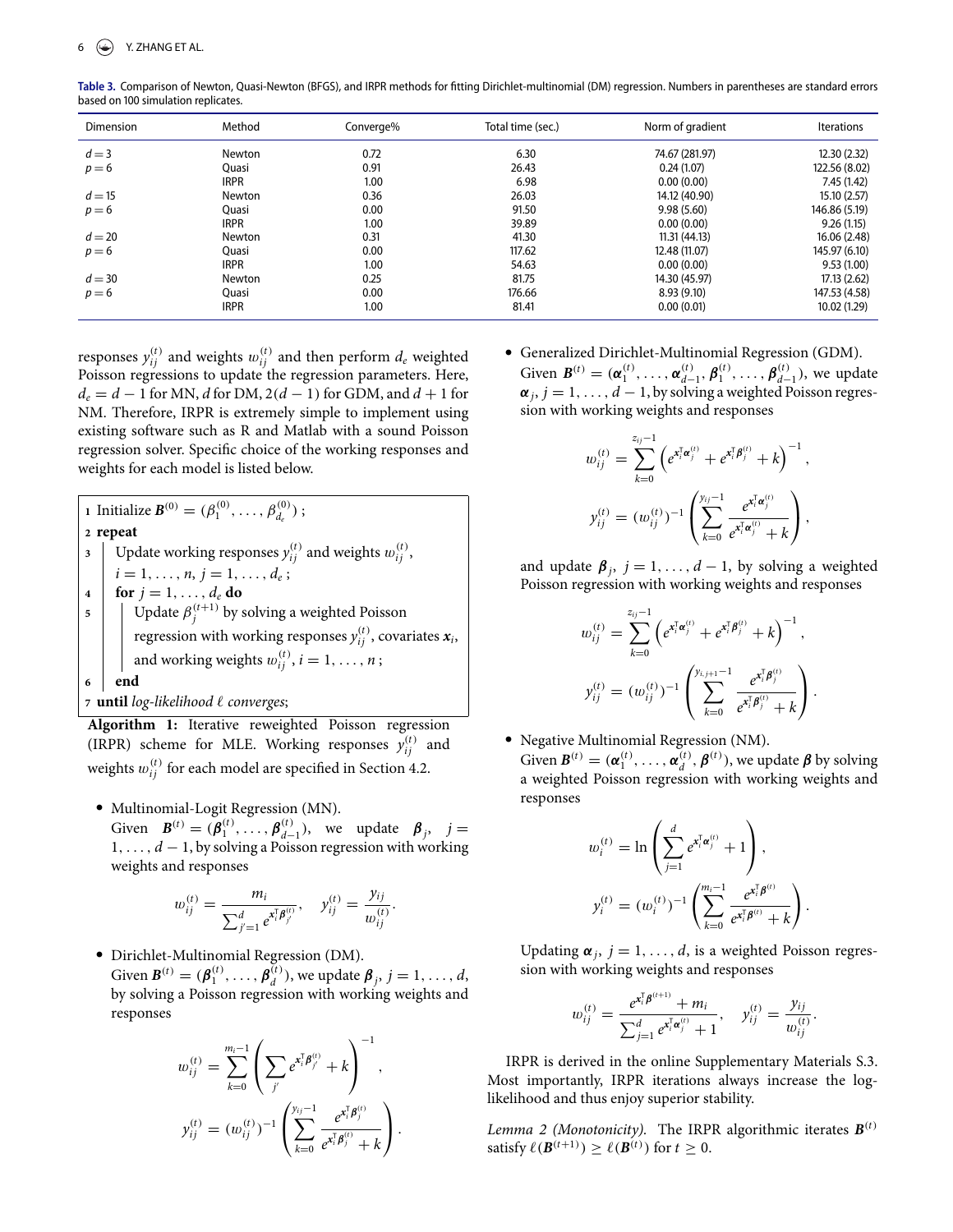Monotonicity and simplicity of IRPR are reminiscent of the celebrated expectation–maximization (EM) algorithm (Dempster, Laird, and Rubin [1977\)](#page-11-4). Derivation of the IRPR hinges upon the minorization–maximization (MM) principle (Lange, Hunter, and Yang [2000\)](#page-11-5), a powerful generalization of the EM algorithm. The same principle has been successfully applied to distribution ftting (Zhou and Lange [2010;](#page-12-6) Zhou and Zhang [2012\)](#page-12-7). Monotonicity of the algorithm does not guarantee the convergence of the iterates. The following proposition specifes conditions for the global convergence of the IPRP algorithm.

*Proposition 1.* Assume that (i) the design matrix *X* has full column rank, (ii) the log-likelihood  $\ell$  is bounded above, (iii) the set  $\{B : \ell(B) \geq \ell(B^{(0)})\}$  is compact, and (iv) the set of stationary points of  $\ell$  are isolated. Then, the IRPR iterates  $\mathbf{B}^{(t)}$  converge to a stationary point of  $\ell$ .

In practice, EM and MM algorithms may sufer from slow convergence. Their convergence rate is linear at best. We combine stability of IRPR and fast convergence of the Newton method by using a mix-and-match strategy. During each iteration, we choose either the IRPR or the Newton update that yields a higher log-likelihood. This strategy works very well in practice, as exemplifed by the exceptional stability and competitive run times in [Table 3.](#page-5-0) Another pleasant observation is that the *de* Poisson regressions within each iteration are separated, making IRPR amenable to parallel computing. This is a common feature of many EM or MM algorithms that are able to divide a high-dimensional optimization problem into many small ones (Zhou, Lange, and Suchard [2010\)](#page-12-8).

## <span id="page-6-6"></span><span id="page-6-5"></span><span id="page-6-0"></span>**5. Testing**

Scientifc applications often involve testing the signifcance of covariate(s). Although the regression models in [Table 2,](#page-2-0) except for the multinomial, do not belong to the exponential family, they are regular in many statistical senses as their densities are quadratically mean diferentiable (qmd) (Lehmann and Romano [2005\)](#page-11-6). Hence, the standard asymptotic tests (LRT, score, Wald) apply.

<span id="page-6-4"></span>With *p* covariates, each covariate involves *de* regression parameters, leading to a total of *pde* parameters. The likelihood ratio test (LRT) for two nested models is asymptotically distributed as a chi-square distribution with  $d_e\Delta p$  degrees of freedom, where  $\Delta p$  is the difference in the numbers of covariates. To apply the LRT, optimizations have to be performed under the null and alternative hypotheses separately. The score test avoids computing the MLE at the alternative hypothesis and the Wald test avoids optimization at the null hypothesis.

## **6. Regularization**

<span id="page-6-1"></span>The asymptotics fail when the sample size *n* is only moderately larger than or even less than the number of regression parameters *pd<sub>e</sub>*. In such cases, regularization is a powerful tool for reducing the variance of estimate and improving its mean squared error. In general, we consider regularized problem

$$
\min_{\mathbf{B}} h(\mathbf{B}) = -\ell(\mathbf{B}) + J(\mathbf{B}),\tag{8}
$$

where  $\ell$  is the log-likelihood function and  $J$  is a regularization functional. Choice of *J* depends on specifc applications.

! Diferent covariates may be associated with diferent category. Sparsity in terms of  $\|$ vec  $B\|_0$  is sought in this situation. For instance, in a sparse Dirichlet-multinomial regression model proposed by Chen and Li [\(2013\)](#page-11-7), β*kj* being nonzero indicates association of predictor *k* with bacterial taxon *j*. In general, elementwise shrinkage and sparsity can be achieved by the regularization term

$$
J(\boldsymbol{B}) = \sum_{k \in \mathcal{S}} \sum_{j=1}^d P_{\eta}(|\beta_{kj}|, \lambda),
$$

where the set  $S$  indexes the covariates subject to regularization,  $P_n(|x|, \lambda)$  is a scalar penalty function,  $\lambda$  is the penalty tuning parameter, and  $\eta$  is an index for the penalty family. Widely used penalties include: power family (Frank and Friedman [1993\)](#page-11-8), where  $P_{\eta}(x|\lambda) = \lambda |x|^{\eta}, \eta \in (0, 2],$ and in particular lasso (Tibshirani [1996\)](#page-12-9) ( $\eta = 1$ ) and ridge ( $\eta = 2$ ); elastic net (Zou and Hastie [2005\)](#page-12-10), where  $P_n(|x|, \lambda) = \lambda [(n-1)x^2/2 + (2-n)|x|], \quad n \in [1, 2];$  $P_n(|x|, \lambda) = \lambda[(\eta - 1)x^2/2 + (2 - \eta)|x|],$ SCAD (Fan and Li [2001\)](#page-11-9), where  $\partial/\partial |x|P_{\eta}(|x|, \lambda) = \lambda \{1_{\{|x| > \lambda\}} + [(\eta \lambda - |x|)_+ / (\eta - 1)\lambda] 1_{\{|x| > \lambda\}}\}, \quad \eta > 2;$  $\lambda \{1_{\{|x| \leq \lambda\}} + [(\eta \lambda - |x|)_+ / (\eta - 1)\lambda] 1_{\{|x| > \lambda\}}\},$ and MC+ penalty (Zhang [2010\)](#page-12-11), where  $P_n(|x|, \lambda) =$  ${\lambda |x| - x^2/(2\eta)}1_{\{|x| < \eta\lambda\}} + 0.5\lambda^2\eta1_{\{|x| \ge \eta\lambda\}}$ , among many others.

! Predictor selection can be achieved by the group penalty (Yuan and Lin [2006;](#page-12-12) Meier, van de Geer, and Bühlmann [2008\)](#page-11-10)

$$
J(\boldsymbol{B}) = \lambda \sum_{k \in \mathcal{S}} \|\boldsymbol{\beta}_{[k]}\|_2,
$$

where  $\lambda$  is the penalty tuning constant,  $\beta_{[k]}$  is the vector of regression coefficients associated with the *k*th covariate, and  $||v||_2$  is the  $\ell_2$  norm of a vector **v**. In other words,  $\boldsymbol{\beta}_{[k]}$  is the *k*th row of the regression parameter matrix  $\mathbf{B} \in \mathbb{R}^{p \times d_e}$ .

● Sparsity at both the predictor level and within predictors can be achieved by the ℓ2*,*<sup>1</sup> penalty (Zhao, Rocha, and Yu [2009\)](#page-12-13)

$$
J(\boldsymbol{B}) = \lambda \sum_{k \in S} \left( \sum_{j=1}^{d_e} |\beta_{kj}| \right)^{1/2}
$$

*.*

! Shrinkage and sparsity in terms of the rank of *B* is achieved by regularization term

$$
J(\boldsymbol{B}) = \lambda \|\boldsymbol{B}\|_{*} = \lambda \sum_{i} \sigma_{i}(\boldsymbol{B}),
$$

where the nuclear norm  $||B||_* = \sum_j \sigma_j(B)$ , and  $\sigma_j(B)$ 's are the singular values of the matrix *B*. The nuclear norm ∥*B*∥∗ is a suitable measure of the "size" of a matrix parameter, and is a convex relaxation of rank $(B) = ||\sigma(B)||_0$ . This extends the reduced rank multivariate linear regression (Yuan et al. [2007\)](#page-12-14) to multivariate GLM.

<span id="page-6-3"></span><span id="page-6-2"></span>The nonsmooth minimization problem [\(8\)](#page-6-2) is nontrivial. The MM principle underlying the IRPR algorithm in [Section 4.2](#page-1-0) is able to separate the columns of parameter matrix *B*. Unfortunately both the group and nuclear norm regularization terms are not separable in columns. The success of the coordinate descent algorithm, which is efficient for  $\ell_1$  regularization in univariate GLM models (Friedman, Hastie, and Tibshirani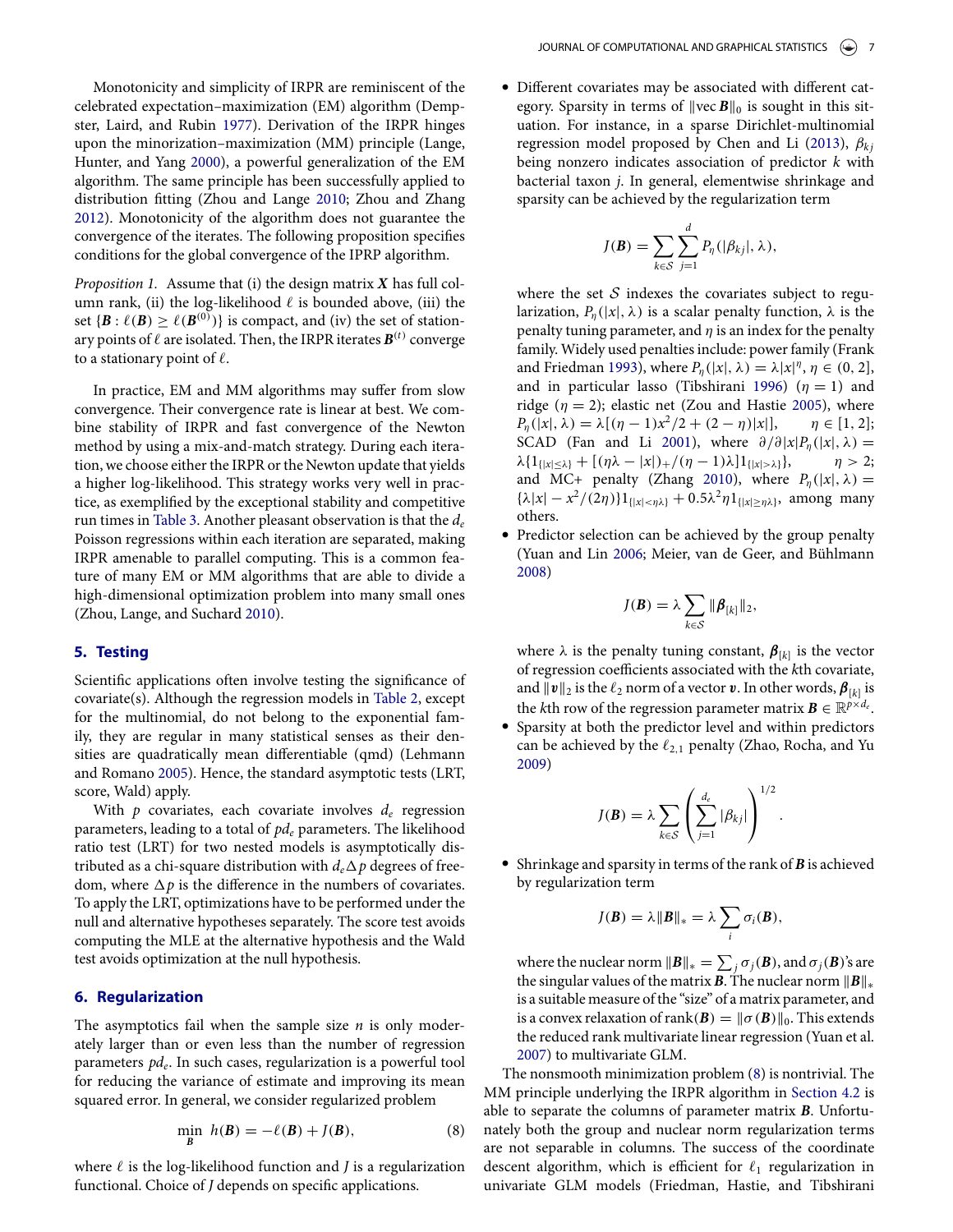[2010\)](#page-11-11), suggests the block descent algorithm for minimizing [\(8\)](#page-6-2). However, updating each block is a possibly nonconvex problem and nontrivial.



**Algorithm 2:** Accelerated proximal gradient method for regularized estimation (8).

<span id="page-7-2"></span>We use the accelerated proximal gradient method that has been successful in solving various regularization problems (Beck and Teboulle [2009\)](#page-11-12). The accelerated proximal gradient algorithm as summarized in Algorithm 2 consists of two steps per iteration: (a) predicting a search point *S* based on the previous two iterates (line 2) and (b) performing gradient descent from the search point *S*, possibly with a line search (lines 2-2). We frst describe step (b). The gradient descent step efectively minimizes the surrogate function

$$
g(\mathbf{B}|\mathbf{S}^{(t)},\delta) = -\ell(\mathbf{S}^{(t)}) - \langle \nabla \ell(\mathbf{S}^{(t)}), \mathbf{B} - \mathbf{S}^{(t)} \rangle
$$
  
+ 
$$
\frac{1}{2\delta} ||\mathbf{B} - \mathbf{S}^{(t)}||_{\mathrm{F}}^2 + J(\mathbf{B})
$$
  
= 
$$
\frac{1}{2\delta} ||\mathbf{B} - [\mathbf{S}^{(t)} + \delta \nabla \ell(\mathbf{S}^{(t)})]||_{\mathrm{F}}^2 + J(\mathbf{B}) + c^{(t)}, \quad (9)
$$

where the constant  $c^{(t)}$  collects terms irrelevant to the optimization. Here, we abuse the notation to use  $\nabla \ell(\mathbf{S}^{(t)}) \in \mathbb{R}^{p \times d_e}$ to denote the *matrix* of first derivatives  $\partial \ell / \partial s_{kj}^{(t)}$ . These gradients are given in Propositions S.1–S.3 of supplementary materials as the score functions for the models considered. The ridge term  $(2\delta)^{-1}$   $\|\boldsymbol{B} - \boldsymbol{S}^{(t)}\|_{\text{F}}^2$  in the surrogate function [\(9\)](#page-7-0) shrinks the next iterate toward  $S^{(t)}$ , which is desirable since the first-order approximation is good only within the neighborhood of current search point. Minimizing the surrogate function  $g(B|S^{(t)}, \delta)$  is achieved by simple thresholding. Let  $A_{temp} = S^{(t)} + \delta \nabla \ell(S^{(t)})$ be the intermediate matrix with rows  $a_{[k]}^{(t)}$ . The minimizer of *g*,

- denoted by  $\mathbf{B}_{temp}$ , for various *J* are listed below (line 2).<br>
Lasso penalty *J*( $\mathbf{B}$ ) = λ∥vec( $\mathbf{B}$ )∥<sub>1</sub>.  $\mathbf{B}_{temp}$  has entries (1 −  $\delta \lambda / |a_{ij}|$ )<sub>+</sub> $a_{ij}$ .
	- *δ*λ/|*a<sub>ij</sub>*|)<sub>+</sub>*a<sub>ij</sub>*. *Group penalty <i>J*(*B*) =  $λ$   $∑_k$  || $β_{[k]}$  ||<sub>2</sub>. The rows of *B*<sub>temp</sub> are given by  $(1 - \delta \lambda / ||a_{[k]}||_2) + a_{[k]}$ .<br>●  $\ell_{2,1}$  penalty does not have analytic solution for the mini-
	- mizer *g*. *Btemp* can be solved by weighted lasso regression
	- (Xu et al. [2010\)](#page-12-15).<br>● Nuclear norm *J(B)* = λ $||B||_*$ . Suppose  $A_{temp}$  admits singular value decomposition  $U \text{diag}(a) V^{\top}$ . Then  $B_{temp} =$ *U*diag $[(a - \delta \lambda)_+]V$ .

Suppose the loss  $-\ell(\mathbf{B})$  has gradient Lipschitz constant  $\mathcal{L}$ , that is,  $\|\nabla \ell(\mathbf{B}_1) - \nabla \ell(\mathbf{B}_2)\|$  ≤  $\mathcal{L}$  ||**B**<sub>1</sub> − **B**<sub>2</sub>||<sub>F</sub> for all **B**<sub>1</sub>, **B**<sub>2</sub>. Then, we can fix  $\delta = \mathcal{L}^{-1}$  and the line search described in Algorithm 2 terminates in a single step. Using a larger  $\delta$  leads to a bigger gradient descent step (line 2), which sometimes must be contracted to send the penalized loss downhill.

In Step (a) of Algorithm 2. The search point *S* is found by an extrapolation based on the previous two iterates  $\boldsymbol{B}^{(t)}$  and  $\boldsymbol{B}^{(t-1)}$ . This trick accelerates ordinary gradient descent by making this extrapolation. Without extrapolation, Nesterov's method collapses to a gradient method with the slow nonasymptotic convergence rate of  $O(k^{-1})$  rather than  $O(k^{-2})$ .

Assume the loss −ℓ has gradient Lipschitz constant*L(*ℓ*)*. For convex loss such as in the multinomial-logit model, if the global minimum of the penalized loss  $h(B)$  occurs at the point  $B^*$ , then the following nonasymptotic bound for the convergence of the objective values

$$
h(\mathbf{B}^{(t)}) - h(\mathbf{B}^*) \le \frac{4\mathcal{L}(f) \|\mathbf{B}^{(0)} - \mathbf{B}^*\|_{\mathrm{F}}^2}{(t+1)^2}
$$

applies (Beck and Teboulle [2009\)](#page-11-12). For nonconvex losses such as in the DM, NM and GDM regressions, convergence theory is hard. In general, it is only guaranteed that  $||\boldsymbol{B}^{(t+1)} - \boldsymbol{B}^{(t)}||_F$  converges to 0. In practice, the algorithm almost always converges to at least a local minimum of the objective function.

## **7. Numerical Examples**

W[e](#page-7-1) conducted extensive simulation studies to assess the fnite sample performance of four regression models. Specifcally, we demonstrate that misspecifcation of the model can cause serious errors in hypothesis testing and variable selection. This is of practical importance as practitioners routinely rely on the multinomial-logit (MN) model to analyze data with multiple categorical responses.

<span id="page-7-1"></span><span id="page-7-0"></span>**Table .** Empirical rejection rates of the Wald test by the multinomial (MN), Dirichlet-multinomial (DM), generalized Dirichlet-multinomial (GDM), and negative multinomial (NM) regression models, based on 300 simulation replicates. The column for  $\alpha_0 = 0$  corresponds to empirical Type I error rates and the other columns correspond to empirical power. Responses are generated from the generalized Dirichlet-multinomial (GDM) model. All standard errors are less than 0*.*02 thus not displayed here.

<span id="page-7-3"></span>

|              |            |      | Effect size $(\alpha_0)$ |      |      |      |                |      |
|--------------|------------|------|--------------------------|------|------|------|----------------|------|
| $\mathsf{n}$ | Model      | 0    | 0.05                     | 0.1  | 0.5  | 1    | $\overline{2}$ | 5    |
|              | ΜN         | 0.99 | 0.98                     | 0.99 | 0.99 | 1.00 | 1.00           | 1.00 |
| 50           | DM         | 0.63 | 0.59                     | 0.61 | 0.97 | 1.00 | 1.00           | 1.00 |
|              | <b>GDM</b> | 0.08 | 0.10                     | 0.10 | 0.84 | 1.00 | 1.00           | 1.00 |
|              | <b>NM</b>  | 0.99 | 0.98                     | 0.99 | 0.99 | 1.00 | 1.00           | 1.00 |
|              | ΜN         | 0.99 | 0.99                     | 0.99 | 0.99 | 1.00 | 1.00           | 1.00 |
| 100          | DM         | 0.58 | 0.52                     | 0.63 | 1.00 | 1.00 | 1.00           | 1.00 |
|              | <b>GDM</b> | 0.05 | 0.07                     | 0.15 | 1.00 | 1.00 | 1.00           | 1.00 |
|              | <b>NM</b>  | 0.99 | 0.99                     | 1.00 | 0.97 | 1.00 | 1.00           | 0.99 |
|              | ΜN         | 0.99 | 0.99                     | 0.99 | 1.00 | 1.00 | 1.00           | 1.00 |
| 200          | DM         | 0.48 | 0.57                     | 0.66 | 1.00 | 1.00 | 1.00           | 1.00 |
|              | <b>GDM</b> | 0.05 | 0.10                     | 0.20 | 1.00 | 1.00 | 1.00           | 1.00 |
|              | <b>NM</b>  | 0.98 | 0.99                     | 0.99 | 1.00 | 0.99 | 0.98           | 1.00 |
|              | ΜN         | 0.99 | 1.00                     | 0.99 | 1.00 | 0.99 | 0.99           | 1.00 |
| 500          | DM         | 0.45 | 0.62                     | 0.90 | 1.00 | 1.00 | 1.00           | 1.00 |
|              | <b>GDM</b> | 0.05 | 0.14                     | 0.56 | 1.00 | 1.00 | 1.00           | 1.00 |
|              | <b>NM</b>  | 1.00 | 0.99                     | 1.00 | 0.99 | 1.00 | 1.00           | 1.00 |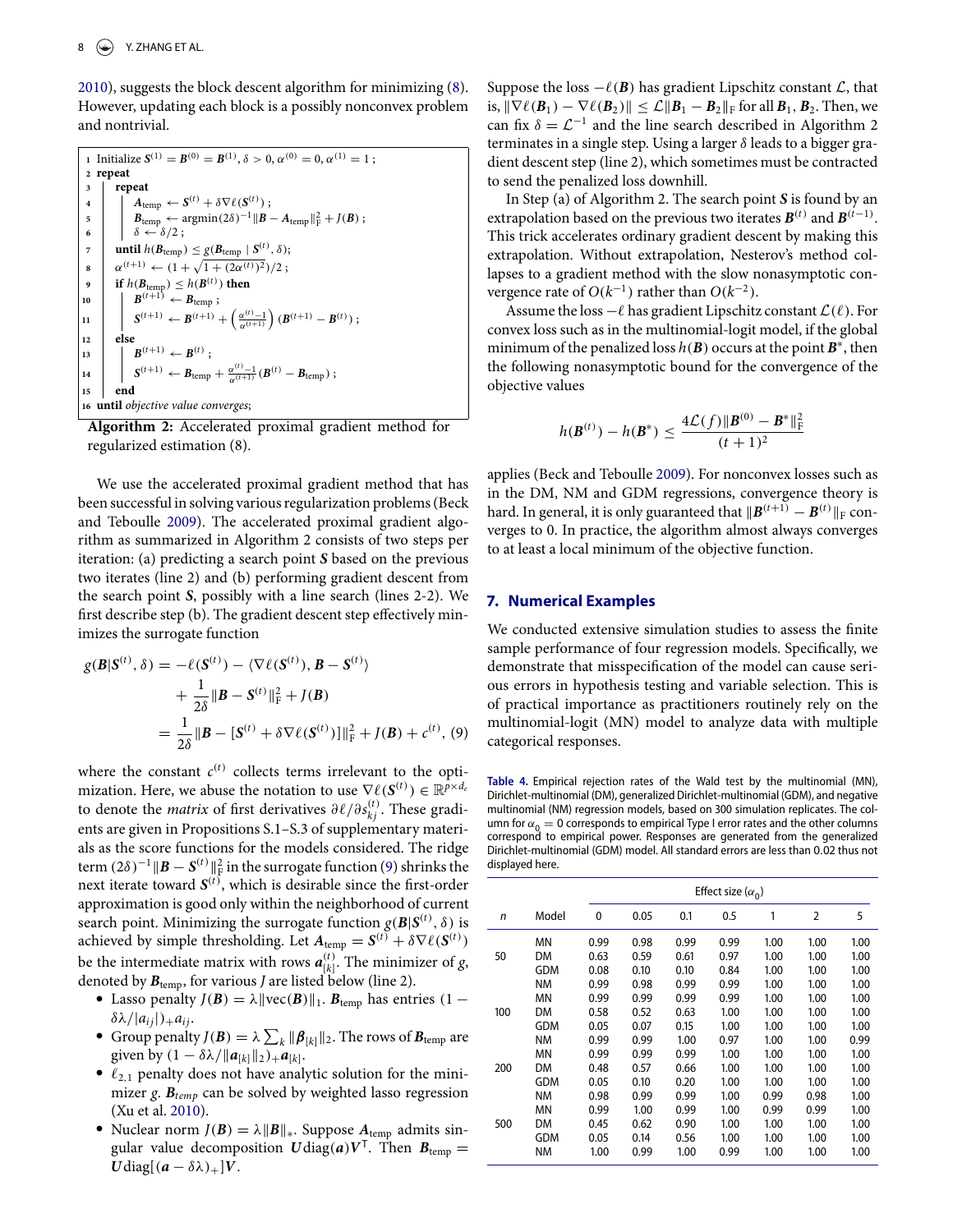<span id="page-8-0"></span>

**Figure .** ROC curves from the group penalized estimation by the multinomial (MN), Dirichlet-multinomial (DM), and generalized Dirichlet-multinomial (GDM) regression models. ROC curves are summarized from 300 simulation replicates. Responses are generated from the generalized Dirichlet-multinomial (GDM) model.

## **7***.***1** *Hypothesis Testing*

We generate polytomous responses from each of the four models, MN, DM, GDM, and NM, and then ft the data with all four regression models.

In the generative model, there are  $d = 5$  categories and  $p = 6$ predictors. The first three predictors have nonzero effects size  $\alpha_0$ and the last three are null predictors. Therefore, the true parameter matrix is  $\mathbf{B} = [\alpha_0, \alpha_0, \alpha_0, 0, 0, 0]^\mathsf{T} \mathbf{1}_{d_e}^\mathsf{T} \in \mathbb{R}^{p \times d_e}$ . The number of parameters to estimate is 24, 30, 48, and 31 for MN, DM, GDM, and NM, respectively. Entries of the covariate matrix *X* are generated from independent standard normal. We vary the effect size  $\alpha_0$  at values 0, 0.05, 0.1, 0.5, 1, 2, and 5 and the sample size *n* at 50, 100, 200, and 500. The batch size *mi* of MN, DM, GDM response vectors are generated from Binomial(200, 0.8). We simulate 300 replicates at each combination of efect size and sample size. Empirical Type I error and power of the Wald test for testing the signifcance of the frst predictor are reported.

[Table 4](#page-7-1) shows the results when responses are generated from the GDM model. The fact that using a wrong model, MN, DM,

or NM in this case, causes highly infated Type I error is cautionary, as practitioners routinely rely on the multinomial-logit model to analyze count data. Similar patterns are observed when the responses are generated from the MN, DM, or NM models. Their results are presented in [Tables 1–](#page-1-2)[3](#page-5-0) of the supplementary materials.

## **7***.***2** *Variable Selection by Regularization*

The simulation design for sparse regression is similar to the previous section, except that the response matrix has  $d = 10$ categories and there are  $p = 100$  predictors. Only the first 5 predictors are associated with the responses with efect size  $\alpha_0 \in \{0.1, 0.3, 0.5, 0.8, 1\}$ . Sample sizes are  $n = 25, 50, 75, 100$ . Three hundred replicates are simulated at each combination of efect size and sample size. For each data replicate, we perform predictor selection by ftting the group penalized estimation.

The variable selection performance is summarized by the receiver operating characteristic (ROC) curves that result from the solution path. At each tuning parameter value  $\lambda$ , we calculate the true positive rate (TPr) and false positive rate (FPr) of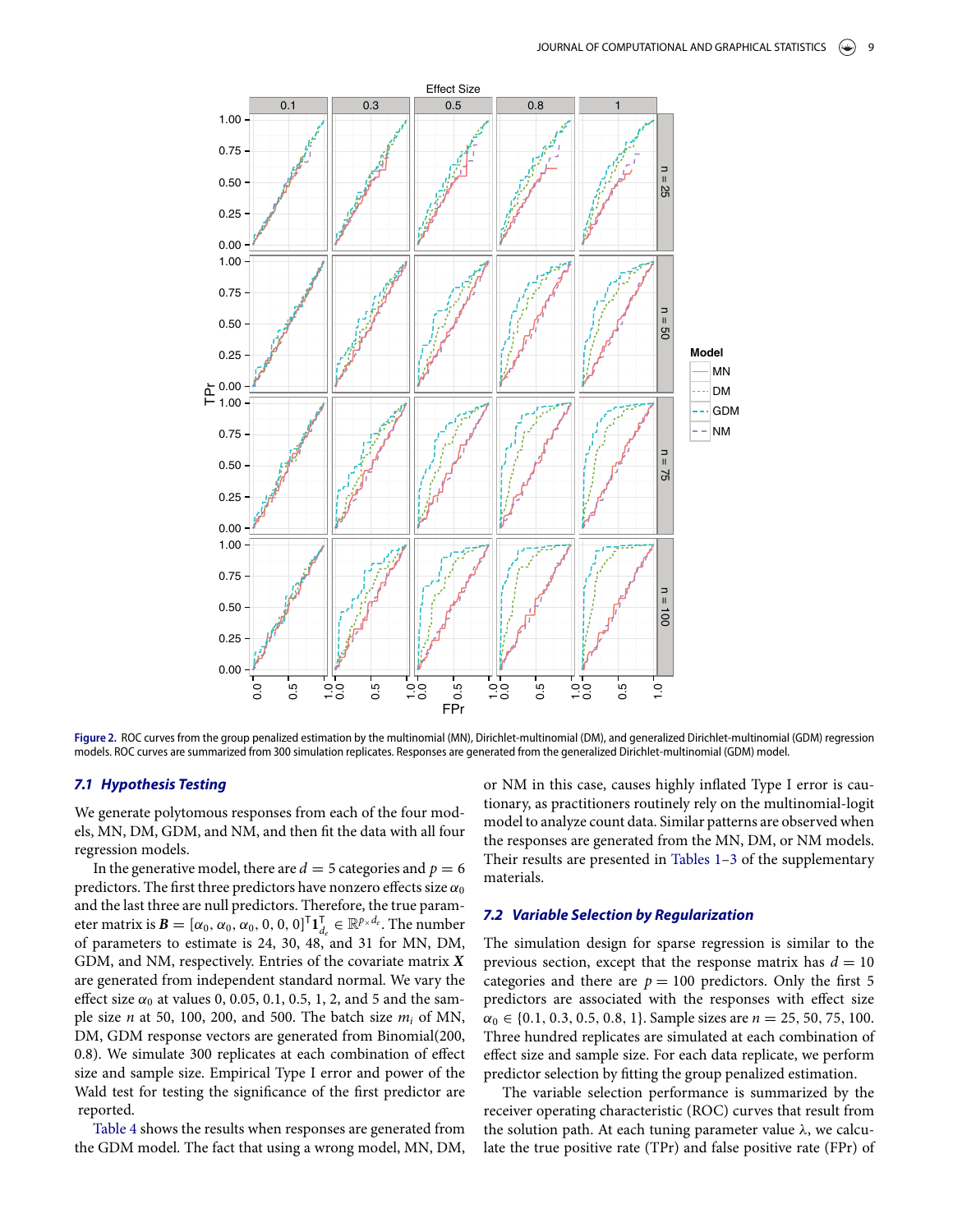<span id="page-9-0"></span>

**Figure .** Box plots of AUCs from the group penalized estimation by the multinomial (MN), Dirichlet-multinomial (DM), generalized Dirichlet-multinomial (GDM) and negative multinomial (NM) regression models, based on 300 simulation replicates. Responses are generated from the GDM model.

the regularized estimate  $\widehat{B}(\lambda)$ :

<span id="page-9-1"></span>True positive rate (TPr) =  $\frac{\# \text{ true positives}}{4}$  $\frac{1}{\#}$  true positive  $\#$  false negative  $\#$  false positive False positive rate  $(FPr) =$ # false positive <sup>+</sup> # true negative *.* At  $\lambda = \infty$ , TPr and FPr are 0. Both increase as  $\lambda$  decreases, approaching 1 at  $\lambda = 0$ . Thus, each solution path produces an ROC curve. For each regression model, the 300 ROC curves are summarized by an average ROC curve obtained from ftting an isotoni[c](#page-10-0) regression.

[Figure 2](#page-8-0) displays the summary ROC curves of the four regression models, when the responses are generated from the



Figure 4. QQ plots of eQTL analysis of ST13P6 using MN, DM, GDM, and NM regressions.  $\hat{\lambda}$ 's are the estimated genomic control (GC) inflation factor.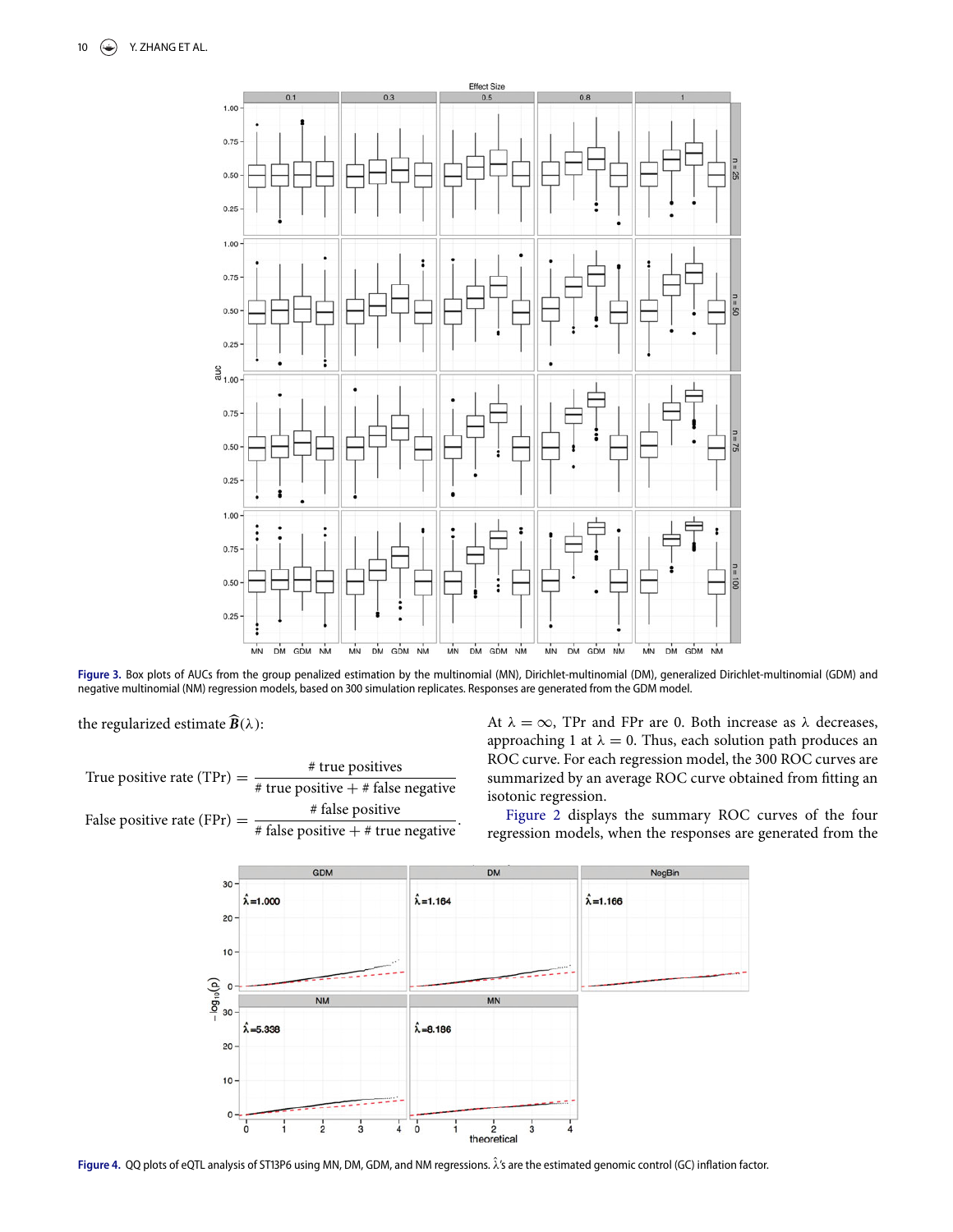<span id="page-10-0"></span>

Figure 5. Manhattan plots of GDM, DM, MN, NM, and NegBin regressions for eQTL analysis of ST13P6. Dashed lines are chromosome-8-wide significance level.

generalized Dirichlet-multinomial distribution (GDM). GDM regression demonstrates the best variable selection performance, followed by the DM regression. The multinomial (MN) and negative multinomial (NM) model have little discriminatory power at various efect sizes and sample sizes. To appreciate the Monte Carlo errors, we also calculate the area under curve (AUC) of the ROC curve from each replicate. Larger AUC indicates better variable selection performance. The box plots of AUCs are displayed in [Figure 3.](#page-9-0) Again, the correct model GDM shows superior performance, while the MN and NM models are no better than random guess.

The supplementary materials contain the corresponding summery ROC curves and box plots for AUCs when data were generated from multinomial (MN), Dirichlet-multinomial

(DM), and negative multinomial (NM) models. In general, we observe a similar pattern: using an incorrectly specifed model leads to poor performance in variable selection.

## **7***.***3** *Real Data*

<span id="page-10-1"></span>We apply the regression models to an RNA-seq dataset of 60 HapMap CEU samples (Montgomery et al. [2010\)](#page-12-16). Genotype data are also available for these samples and we aim to assess the association between the genotype of each SNP (single nucleotide polymorphism) with the counts of multiple exon sets of each gene.

We demonstrate results by gene ST13P6 (suppression of tumorigenicity 13 pseudogene 6), which has been related to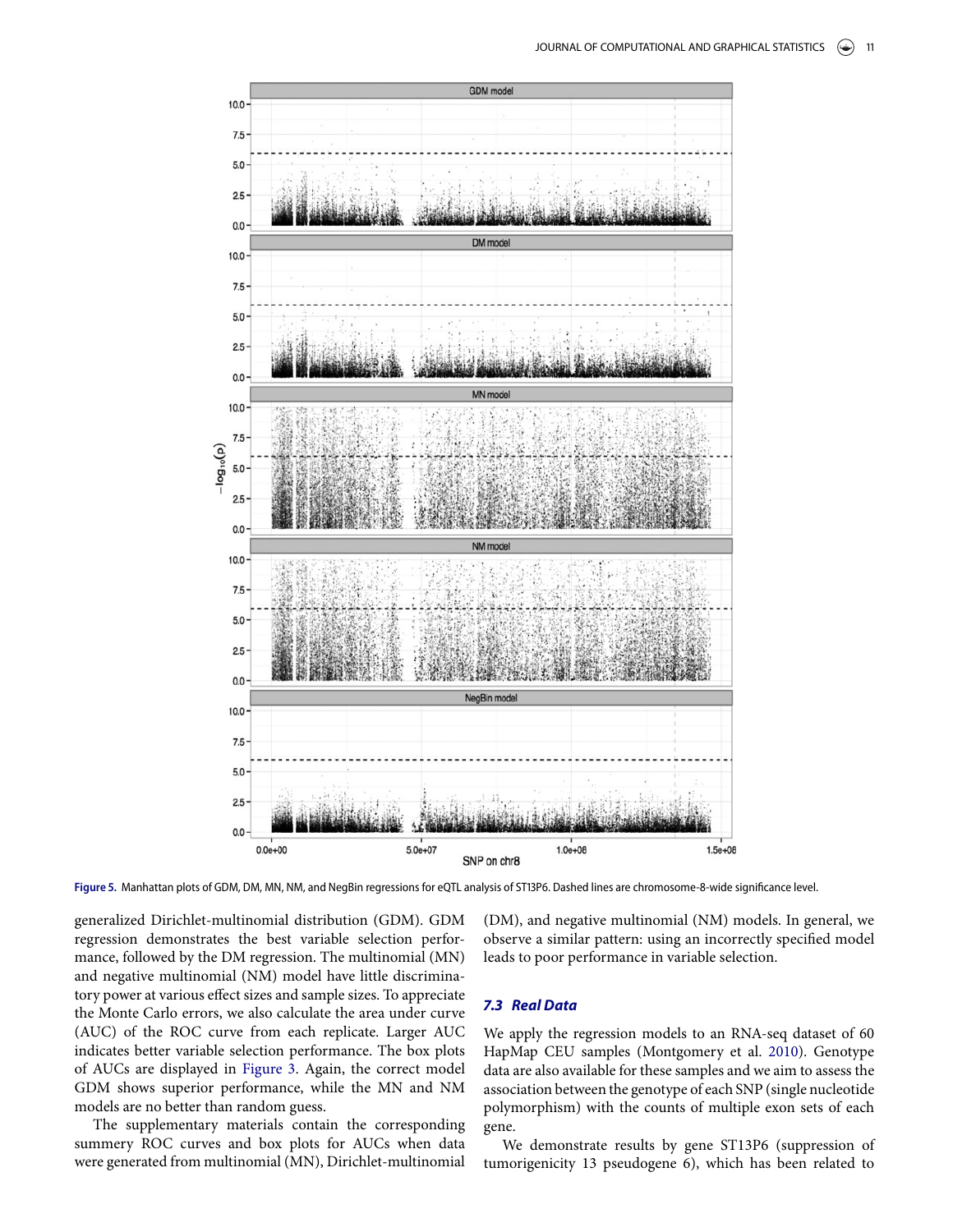B-Cell leukemia, multiple myeloma, and prostate cancer in previous studies (Sossey-Alaoui et al. [2002\)](#page-12-17). ST13P6 has three exon sets and is located on chromosome 8. Expression counts of the 3 exon sets are regressed on covariates, namely three principle components, log(TotalReads), and each of the 45,587 SNPs on chromosome 8, using the four models in [Table 2.](#page-2-0) The total expression counts are also regressed on the same covariates using the negative binomial (NegBin) model. Thus, each model generates 45,587 *p*-values, which are summarized by the QQ plot and Manhattan plot. In reality, association of expression levels and SNPs is rare. Therefore, we expect none or at most a few SNPs that are signifcant after adjusting for multiple testing.

<span id="page-11-14"></span>[Figure 4](#page-9-1) shows the QQ plots of the quantiles of the observed − log<sub>10</sub>(*p*-value) versus the theoretical quantiles under the null hypothesis of no association. Departure from the theoretical quantiles implies systematic bias in the data or statistical methods (Laird and Lange [2011\)](#page-11-13). Specifcally bending upward indicates there are too many false positives. Also reported is the genomic control (GC) infation factor λ (Laird and Lange [2011\)](#page-11-13), which is the ratio of the median of the observed test statistics to the median of chi-square distribution with *de* degrees of freedom. λ *>* 1 indicates infation of Type I error. QQ plots and infation factors in [Figure 4](#page-9-1) show serious infation of type I errors under MN and NM models and moderately infated Type I error under DM and NegBin.

Manhattan plots in [Figure 5](#page-10-0) plot − log<sub>10</sub>(*p*-value) of each SNP under diferent models (Ziegler and König [2006\)](#page-12-18). The dashed lines in Manhattan plots indicate the chromosomewide signifcance level after Bonferroni correction for multiple testing. MN and NM have numerous SNPs that pass the chromosome-wide signifcance level, indicating infated Type I error. GDM and DM seem to have well-controlled Type I error and identify some signals on chromosome 8, while NegBin identifes none. Table 8 of the supplementary materials tabulates the names, positions, minor allele frequency (MAF), and functional annotation of the identifed SNPs under the GDM model. Most of the detected SNPs are located in or close to the candidate genes for obesity, cardiovascular diseases, or cancers.

It is hard to draw conclusions based on a sample size of 60. However, the results seem to conform with our fndings in the simulation study in [Section 2:](#page-0-4) (1) choosing a limiting multivariate count model such as multinomial (MN) and negative multinomial (NM) models may infate Type I errors and (2) collapsing counts by simple sums such as in the negative binomial (NegBin) model compromises power for detecting diferential expression profles.

## **8. Discussion**

We have investigated GLMs with multivariate categorical responses that, compared to the multinomial-logit model, admit more fexible correlation structures among counts. The RNAseq simulation example exposes the limitation of the widely used multinomial-logit model. Then, we examine three more fexible models for count data: Dirichlet-multinomial, generalized Dirichlet-multinomial, and negative multinomial. Although they do not belong to the exponential family, we show that MLE and regularized estimation can be treated in a unifying framework. The IRPR scheme for MLE is stable, efficient, simple to

implement, and enjoys favorable convergence properties. The accelerated proximal gradient algorithm for regularized estimation incorporates various penalties, permitting variable selection, low rank regularization, and entrywise selection arising from diferent applications. These regression models provide practitioners more fexible tools for analyzing complex, multivariate count data.

The MLE, testing, and regularized estimation for all four models in [Table 2](#page-2-0) are implemented in the R package mglm, which is available on CRAN, and a Matlab toolbox, which is available at *<http://hua-zhou.github.io/softwares/mglm/>*. We refer readers to the companion article (Zhang and Zhou [2015\)](#page-12-0) for more implementation and usage details.

## <span id="page-11-15"></span>**Supplementary Materials**

Supplementary materials contain technical details of proofs, extra simulation results, and detailed real data analysis results.

## **Acknowledgments**

The work is partially supported by National Science Foundation (NSF) grant DMS-1310319 and National Institutes of Health (NIH) grants HG006139, GM105785, and GM53275.

#### **References**

- <span id="page-11-16"></span><span id="page-11-1"></span>Anders, S., and Huber, W. (2010), "Diferential Expression Analysis for Sequence Count Data," *Genome Biology*, 11, R106. [\[2\]](#page-1-3)
- <span id="page-11-2"></span>Baker, S.G. (1994), "The Multinomial-Poisson Transformation," *Journal of the Royal Statistical Society*, Series D, 43, 495–504. [\[3\]](#page-2-3)
- <span id="page-11-12"></span>Beck, A., and Teboulle, M. (2009), "A Fast Iterative Shrinkage-Thresholding Algorithm for Linear Inverse Problems," *SIAM Journal on Imaging Sciences*, 2, 183–202. [\[8\]](#page-7-2)
- <span id="page-11-7"></span>Chen, J., and Li, H. (2013), "Variable Selection for Sparse Dirichlet-Multinomial Regression With an Application to Microbiome Data Analysis," *The Annals of Applied Statistics*, 7, 418–442. [\[7\]](#page-6-3)
- <span id="page-11-3"></span>Connor, R.J. , and Mosimann, J.E. (1969), "Concepts of Independence for Proportions With a Generalization of the Dirichlet Distribution," *Journal of the American Statistical Association*, 64, 194–206. [\[4\]](#page-3-2)
- <span id="page-11-4"></span>Dempster, A.P. , Laird, N.M. , and Rubin, D.B. (1977), "Maximum Likelihood From Incomplete Data via the EM Algorithm" (with discussion), *Journal of the Royal Statistical Society*, Series B, 39, 1–38. [7]
- <span id="page-11-9"></span>Fan, J., and Li, R. (2001), "Variable Selection via Nonconcave Penalized Likelihood and Its Oracle Properties," *Journal of the American Statistical Association*, 96, 1348–1360. [\[7\]](#page-6-3)
- <span id="page-11-8"></span>Frank, I.E. , and Friedman, J.H. (1993), "A Statistical View of Some Chemometrics Regression Tools," *Technometrics*, 35, 109–135. [\[7\]](#page-6-3)
- <span id="page-11-11"></span>Friedman, J.H. , Hastie, T., and Tibshirani, R. (2010), "Regularization Paths for Generalized Linear Models via Coordinate Descent," *Journal of Statistical Software*, 33, 1–22. [8]
- <span id="page-11-13"></span>Laird, N.M. , and Lange, C. (2011), *The Fundamentals of Modern Statistical Genetics*, Statistics for Biology and Health, New York: Springer. [\[12\]](#page-11-14)
- <span id="page-11-5"></span>Lange, K., Hunter, D.R. , and Yang, I. (2000), "Optimization Transfer Using Surrogate Objective Functions" (with discussion, and a rejoinder by Hunter and Lange), *Journal of Computational and Graphical Statistics*, 9, 1–59. [7]
- <span id="page-11-6"></span>Lehmann, E.L. , and Romano, J.P. (2005), *Testing Statistical Hypotheses* (3rd ed.), Springer Texts in Statistics, New York: Springer. [\[7\]](#page-6-4)
- <span id="page-11-0"></span>McCullagh, P., and Nelder, J.A. (1983), *Generalized Linear Models*, Monographs on Statistics and Applied Probability, London: Chapman & Hall. [\[1](#page-0-5)[,2\]](#page-1-4)
- <span id="page-11-10"></span>Meier, L., van de Geer, S., and Bühlmann, P. (2008), "The Group Lasso for Logistic Regression," *Journal of the Royal Statistical Society*, Series B, 70, 53–71. [\[7\]](#page-6-5)